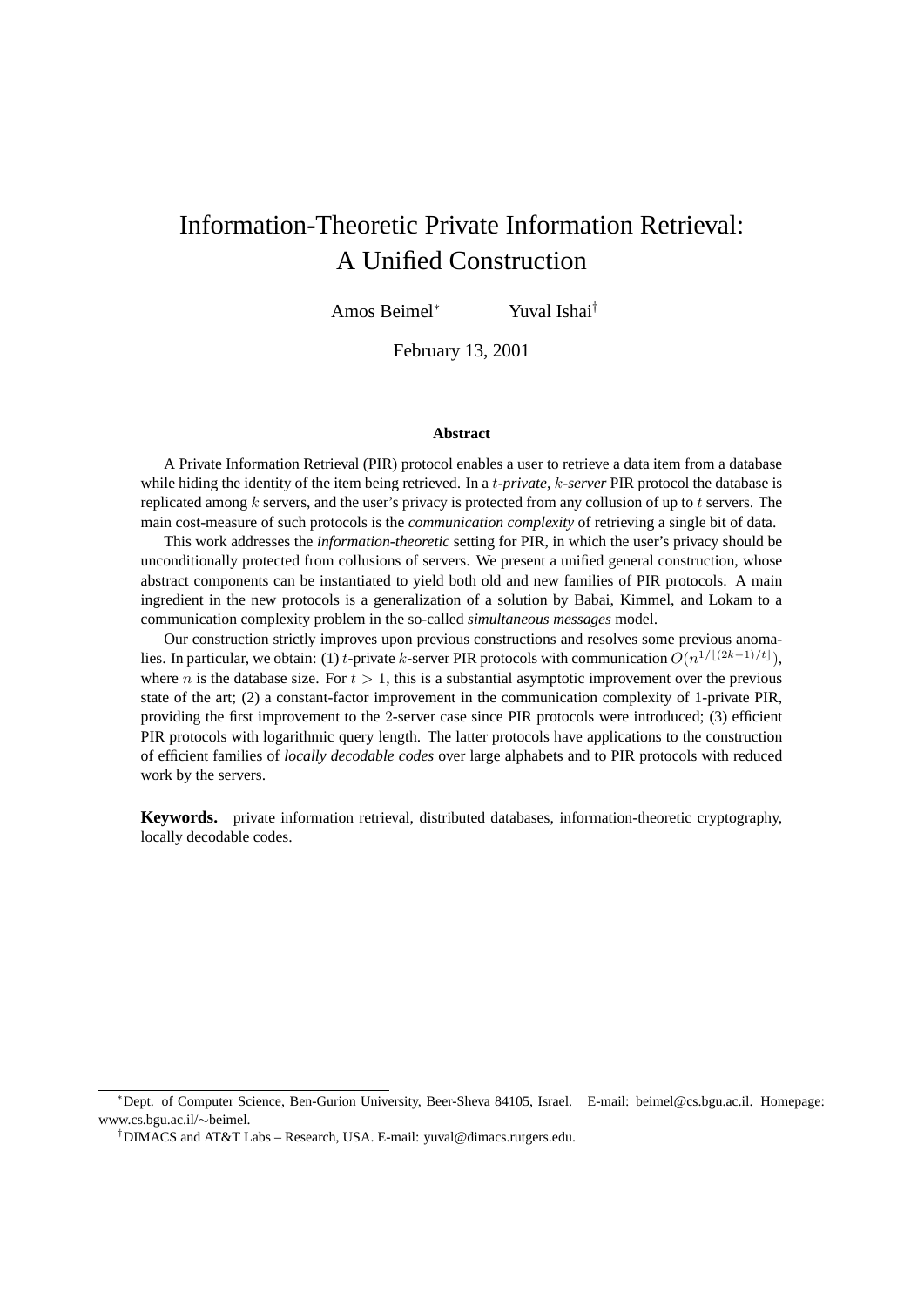# **1 Introduction**

A Private Information Retrieval (PIR) protocol allows a user to retrieve a data item of his choice from a database, such that the server storing the database does not gain information on the identity of the item being retrieved. For example, an investor might want to know the value of a certain stock in the stockmarket without revealing which stock she is interested in. The problem was introduced by Chor, Goldreich, Kushilevitz, and Sudan [10], and has since then attracted a considerable amount of attention. In formalizing the problem, it is convenient to model the database by an *n*-bit string x, where the user, holding some *retrieval index i*, wishes to learn the *i*-th data bit  $x_i$ . This default setting can be easily extended to handle more general scenarios, e.g., of larger data items, several users, or several retrieved items per user.

A trivial solution to the PIR problem is to send the entire database  $x$  the user. However, while being perfectly private, the *communication complexity* of this solution may be prohibitively large. Note that if the privacy constraint is lifted, an optimal solution to the retrieval problem is to have the user explicitly send *i* to the server and receive  $x_i$  in return. This non-private solution requires only  $\lceil \log_2 n \rceil + 1$  bits of communication, whereas the trivial private solution mentioned above requires n communication bits. Thus, the most significant goal of PIR-related research has been to minimize the communication overhead imposed by the privacy constraint.

Unfortunately, if the server is not allowed to gain *any* information about the identity of the retrieved bit, then the linear communication complexity of the trivial solution is optimal [10]. To overcome this problem, Chor et al. [10] suggested that the user accesses k replicated copies of the database kept on different servers, requiring that each *individual* server gets absolutely no information on i. PIR in this setting is referred to as *information-theoretic* PIR.<sup>1</sup> The above privacy requirement naturally generalizes to t*-private* PIR, which keeps i private from any collusion of (at most) t out of the  $k$  servers.

The best 1-private PIR protocols known to date are summarized below: (1) a 2-server protocol with communication complexity of  $O(n^{1/3})$  bits [10]; (2) a k-server protocol with communication complexity of  $O(n^{1/(2k-1)})$  bits, for any constant k (Ambainis [1] improving on [10], see also Ishai and Kushilevitz [15]); and (3) an  $O(\log n)$ -server protocol with communication complexity of  $O(\log^2 n \log \log n)$  bits ([10], and implicitly in Beaver and Feigenbaum [4] and Beaver, Feigenbaum, Kilian, and Rogaway [5]). For the more general case of t-private PIR, the best previous bounds were obtained in [15], improving on [10]. To present these bounds, it is convenient to use the following alternative formulation of the question:

Given positive integers  $d$  and  $t$ , what is the smallest number of servers,  $k$ , for which there exists a *t*-private PIR protocol with communication complexity  $O(n^{1/d})$ ?

In [15] it was shown that  $k = \min \left( \lfloor dt - (d + t - 3)/2 \rfloor \right)$ ,  $dt - t + 1 - (d \mod 2)$  servers are sufficient. If t is fixed and d grows, the number of servers in this bound is roughly  $(t - \frac{1}{2})$  $(\frac{1}{2})d$ .

No strong general lower bounds on PIR are known. Mann [22] obtained a constant-factor improvement over the trivial  $\log_2 n$  bound, for any constant k. In the 2-server case, much stronger lower bounds can be shown under the restriction that the user reconstructs  $x_i$  by computing the exclusive-or of a *constant* number of answer bits, whose identity may depend on i (Karloff and Schulman [18], see also Goldreich and Trevisan [14]). These results still leave an exponential gap between known upper bounds and lower bounds. For a list of other PIR-related works the reader can consult, e.g., [6].

A different approach for reducing the communication complexity of PIR is to settle for *computational* privacy, i.e., privacy against computationally bounded servers. Following an initial 2-server solution by

<sup>&</sup>lt;sup>1</sup>In principle, the term "information-theoretic PIR" may also refer to protocols which leak a negligible amount of information on  $i$ . However, there is still no evidence that such a relaxation is useful.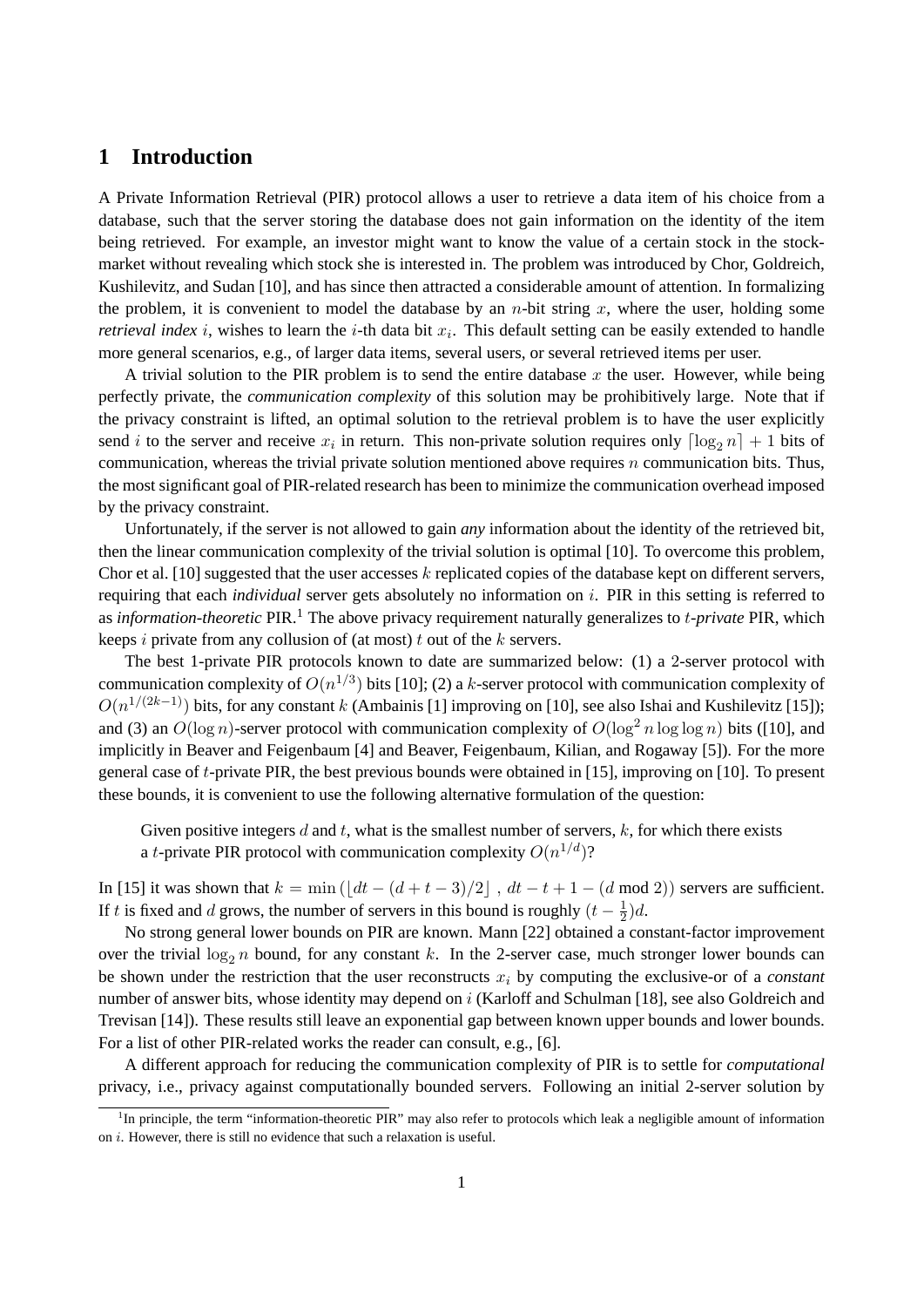Chor and Gilboa [9], Kushilevitz and Ostrovsky [20] proved that in this setting one server suffices. Under a standard number theoretic intractability assumption they construct, for every constant  $\epsilon > 0$ , a *single*-server protocol with communication complexity of  $O(n^{\epsilon})$  bits. Subsequently, Cachin, Micali, and Stadler [8] constructed, based on a new number theoretic intractability assumption, a single-server protocol with polylogarithmic communication.<sup>2</sup> From a practical point of view, single-server solutions are preferable to multiserver solutions for obvious reasons. However, they have some *inherent* limitations which can only be avoided in a multi-server setting. For instance, it is impossible for a (sublinear) single-server PIR protocol to have very short queries (say  $O(\log n)$ -bit long) sent from the user to the server, or very short answers (say, one bit long) sent in return. These two extreme types of PIR protocols, which can be realized in the information-theoretic setting, have found different applications (Di-Crescenzo, Ishai, and Ostrovsky [11], Beimel, Ishai, and Malkin [6]) and therefore serve as an additional motivation for studying informationtheoretic PIR. A different, coding-related, motivation is discussed in Section 1.2.

## **1.1 Our Results**

We present a unified general framework for the construction of PIR protocols, whose abstract components can be instantiated to meet or beat all previously known upper bounds. In particular we obtain:

- t-private k-server PIR protocols with communication complexity  $O(n^{1/\lfloor (2k-1)/t \rfloor})$ . In other words,  $k > dt/2$  is sufficient for the existence of a *t*-private *k*-server PIR protocol with  $O(n^{1/d})$  communication. For  $t > 1$ , this is a substantial asymptotic improvement over the previous state of the art [15]. For example, for  $t = 2$  the communication complexity of our protocol is  $O(n^{1/(k-1)})$ , while the communication complexity of the best previous protocol [15] is  $O(n^{1/[2k/3]})$ . Our bound is essentially the best one could hope for without asymptotically improving the 1-private bounds.
- A constant-factor improvement in the communication complexity compared to the 2-server protocol of  $[10]$  and its 1-private k-server generalizations from  $[1, 15]$ . In the 2-server case, this provides the first improvement since the problem was introduced in [10].
- Efficient PIR protocols with logarithmic query length. Specifically, we construct a t-private  $k$ -server PIR protocol with  $O(\log n)$  query bits and  $O(n^{t/k+\epsilon})$  answer bits, for every constant  $\epsilon > 0$ . The 1-private protocols from this family were used in [6] to save computation in PIR via preprocessing, and have an interesting application, discussed in Section 1.2 below, to the construction of efficient *locally decodable codes* over large alphabets.

It is interesting to note that in contrast to previous PIR protocols, in which the user can recover  $x_i$  by reading only a *constant* number of answer bits (whose location depends only on i), most instances of our construction require the user to read *all* answer bits and remember either the queries or the randomness used to generate them. It is open whether the previous constructions of  $[15]$  (in particular, the t-private protocols for  $t > 1$ ) can be improved if one insists on the above "easy reconstruction" feature, which allows the user's algorithm to be implemented using logarithmic space.

## **1.2 Locally Decodable Codes**

Recently, information-theoretic PIR protocols have found a different flavor of application, to the construction of *locally decodable codes*. A locally decodable code allows to encode a database x into a string  $y$  over an

<sup>&</sup>lt;sup>2</sup> For practical sizes of databases and security parameter the communication complexity of the single-server protocols of [20, 8] is inferior to that of known multi-server protocols, even in the 2-server case.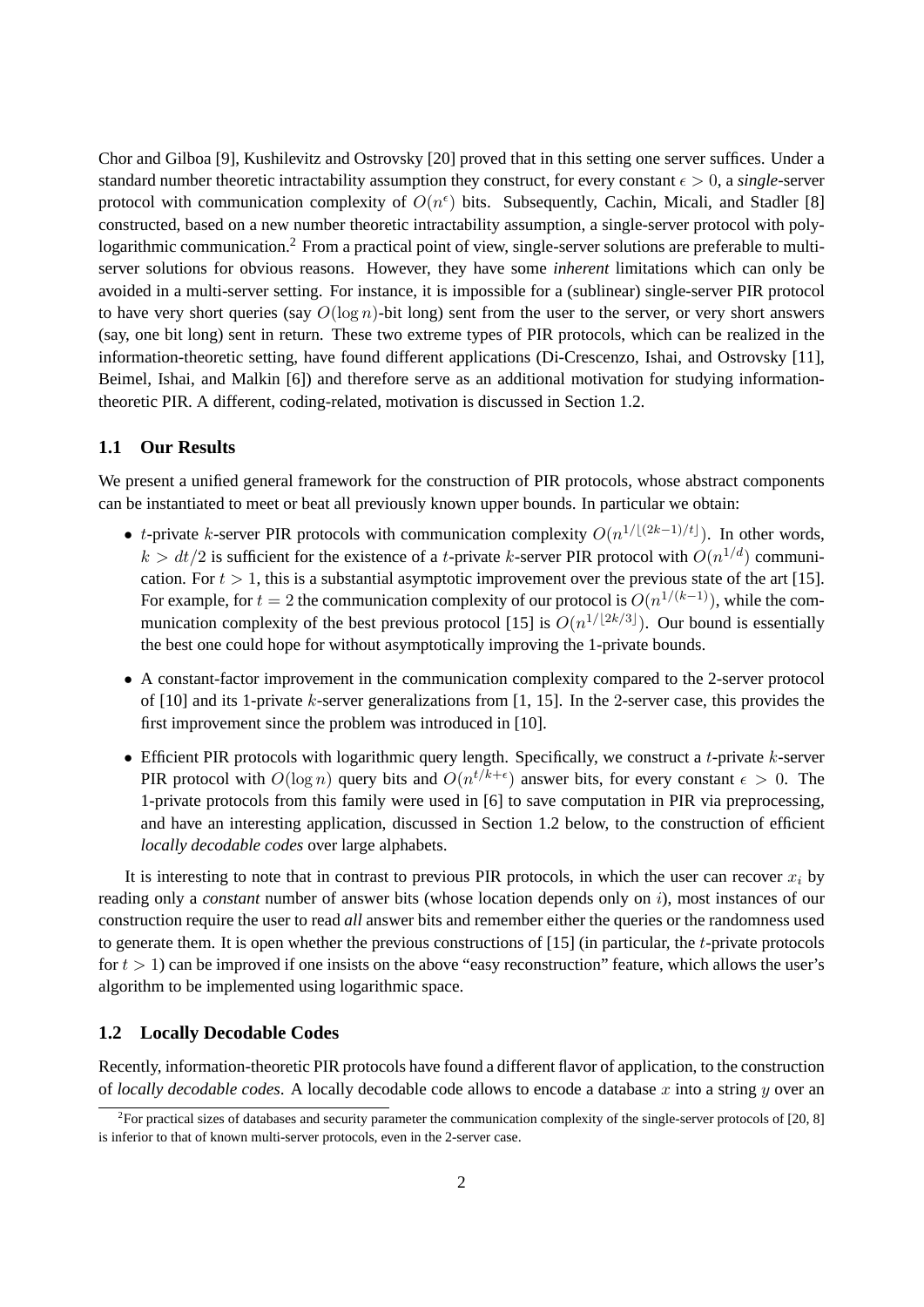alphabet  $\Sigma$ , such that even if a large fraction of y is corrupted by an adversary, then each bit of x can still be decoded *with high probability* by probing *few* (randomly selected) locations in y. More formally, a code  $C: \{0,1\}^n \to \Sigma^m$  is said to be  $(k, \delta, \rho)$ -locally decodable, if every bit  $x_i$  of x can be decoded from  $y = C(x)$  with success probability  $1/2 + \rho$  by probing k entries of y, even if up to a  $\delta$ -fraction of the m entries of  $\gamma$  are corrupted. Katz and Trevisan [19] have shown an intimate relation between such codes and information-theoretic PIR. In particular, any information-theoretic PIR protocol can be converted into a locally decodable code with related efficiency by concatenating the answers of all servers on all possible queries. This motivates the construction of PIR protocols with short queries.<sup>3</sup>

The short-query instantiations of our PIR construction have an interesting interpretation in terms of locally decodable codes. The main focus in the works [19, 14] has been on the following question. Suppose that  $\rho$ ,  $\delta$  are restricted to be greater than some positive constant. Given a constant number of queries k and a *constant-size* (say, binary) alphabet  $\Sigma$ , what is the minimal asymptotic growth of the code length? Generalizing a PIR lower bound of [22], it is proved in [19] that for any constant  $k$  the code length must be super-linear. For the case of a linear code with  $k = 2$  (non-adaptive) queries, an exponential lower bound on  $m(n)$  has been obtained in [14]. While no super-polynomial lower bounds are known for the case  $k > 2$ , the best known upper bound (obtained from PIR protocols with a single answer bit per server, see Section 6.2) is  $m(n) = 2^{\tilde{O}(n^{1/(k-1)})}$ , which is exponential in n. Our construction answers the following dual question: Suppose that we insist on the code being *efficient*, namely of polynomial length. Then, how small can the alphabet  $\Sigma$  be? More precisely, given a constant k, how small can  $\Sigma_k(n)$  be such that the code length  $m(n)$ is polynomial and, as before,  $\rho(n)$ ,  $\delta(n)$  are kept constant? The short-query variants of our construction imply the following upper bound: for any constants  $k \ge 2$  and  $\epsilon > 0$  it suffices to let  $\Sigma_k(n) = \{0,1\}^{\beta(n)}$ , where  $\beta(n) = O(n^{1/k + \epsilon})$ .

ORGANIZATION. In Section 2 we give an overview of our unified approach for constructing PIR protocols. In Section 3 we provide some necessary definitions. In Section 4 we describe a meta-construction of PIR protocols, in Section 5 we instantiate one of its crucial ingredients, and in Section 6 we derive new and old families of PIR protocols as instances of the meta-construction from Section 4. Finally, in Section 7 we obtain an optimization of previous protocols.

# **2 Overview of Techniques**

At the heart of our constructions is a combination of two techniques. While neither of the two techniques is new, it is only their proper combination which results in the new improved protocols.<sup>4</sup>

### **2.1 Reduction to Polynomial Evaluation**

A first technique is a reduction of the retrieval problem to the problem of multivariate polynomial evaluation. Specifically, the retrieval of  $x_i$ , where the servers hold x and the user holds i, is reduced to an evaluation of a multivariate polynomial  $p_x$ , held by the servers, on a point  $E(i)$ , which the user determines based on i. We refer to  $E(i)$  as the *encoding* of i. As observed in [5] and, more generally, in [10], the degree of  $p_x$  can be decreased by increasing the length of the encoding  $E(i)$ . Originating in [4], different variants of

<sup>&</sup>lt;sup>3</sup>For constructing locally decodable codes, a relaxed information-theoretic notion of PIR is sufficient (allowing some limited information leakage of  $i$ ). However, to date there is no evidence that this type of relaxation can significantly help, as all known constructions of locally decodable codes directly correspond to known (perfect) PIR protocols.

 $4A$  restricted use of the same approach has been made in the companion work [6].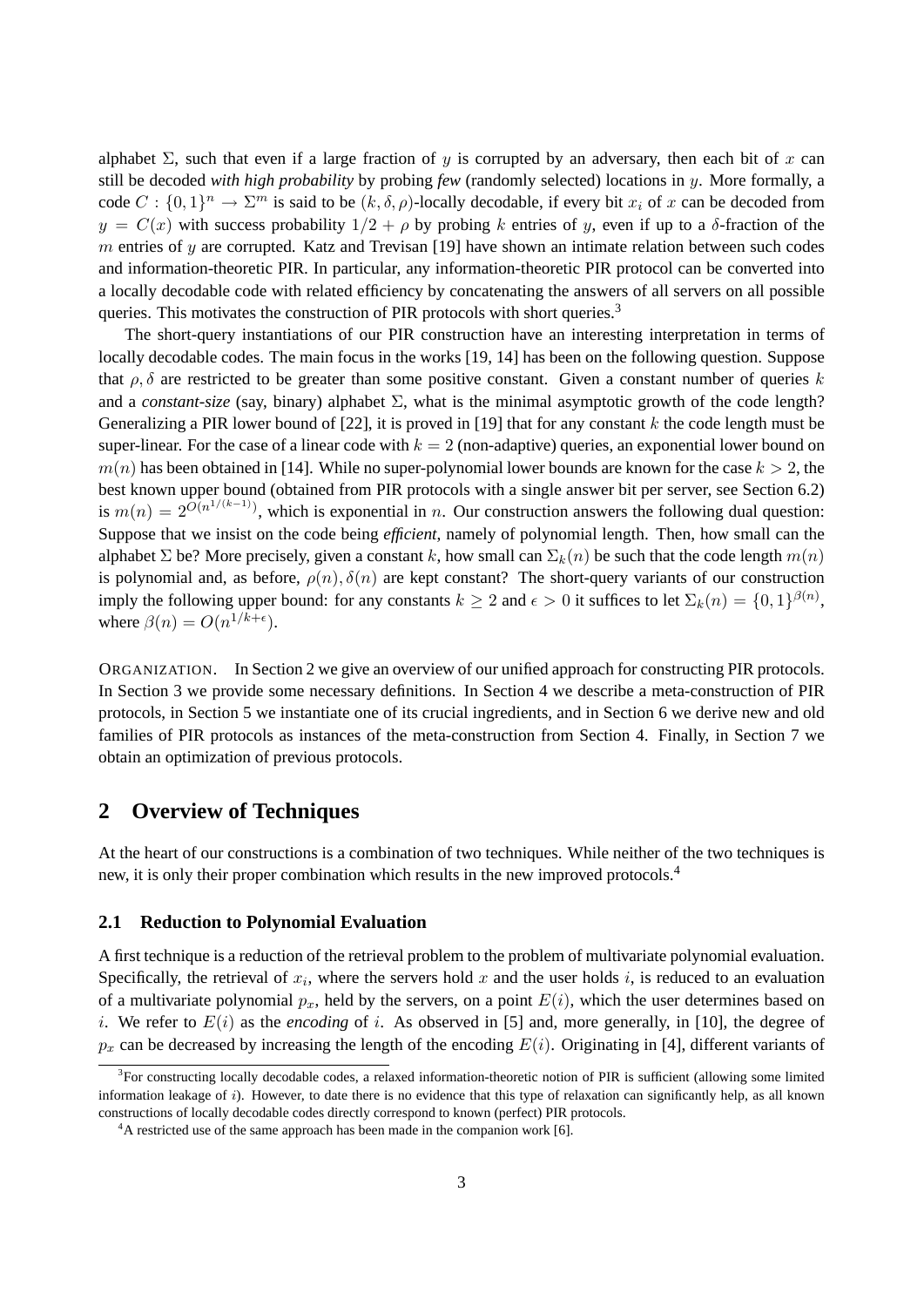this reduction have been (implicitly or explicitly) used in virtually every PIR-related construction. In fact, even the seemingly "combinatorial" constructions from [10, 1] can be cast in this terminology. Interestingly, encodings realizing the optimal length-degree tradeoff, which were utilized in [10, 11] to construct special families of PIR protocols with short answer length, could not be used to realize the best known bounds on the *total* communication complexity. In [10, 1, 15] it seemed necessary to use a more redundant encoding for obtaining the best protocols. This situation is remedied in the current work, where the best communicationefficient constructions are obtained using an optimal encoding. Consequently, we get at least a constantfactor improvement to the communication complexity of all previous constructions, including in the 2-server case.

#### **2.2 Simultaneous Messages Protocols for Polynomial Evaluation**

A main ingredient in our new protocols is a generalization of a solution by Babai, Kimmel, and Lokam [3] to a communication complexity problem of computing the *generalized addressing function* in the so-called *simultaneous messages* (SM) model. Interestingly, this problem was motivated by circuit lower bounds questions, completely unrelated to privacy or coding. Towards solving their problem, they consider the following scenario. A degree-d m-variate polynomial p is known to k players, and k points  $y_1, y_2, \ldots, y_k$ (each being an m-tuple of field elements) are distributed among them such that the j-th player knows all points except  $y_i$ . An external referee knows *all* k points  $y_i$  but does not know p. How efficiently can the value  $p(y_1 + y_2 + \ldots + y_k)$  be communicated to the referee if the players are restricted to simultaneously sending messages to the referee?

A naive solution to the above problem is to have one of the players send an entire description of  $p$  to the referee. Knowing all  $y_i$ , the referee can then easily compute the required output. A key observation made in [3] is that it is in fact possible to do much better. By decomposing  $p(y_1 + y_2 + ... + y_k)$  into terms and assigning each term to a player having the least number of unknown values, it is possible to write  $p$  as the sum of k *lower degree* polynomials in the inputs, each known to one of the players. More precisely, the j-th player can locally compute from its inputs a degree- $\frac{d}{k}$  polynomial  $p_i$  in its *unknown* inputs, such that  $p(y_1 + \ldots + y_n) = p_1(y_1) + p_2(y_2) + \ldots + p_k(y_k)$ . Then, by letting the j-th player communicate the (much shorter) description of  $p_i$ , the referee can compute the required output. The amount of savings obtained by this degree reduction technique depends on the values of the parameters  $m,d$ , and k. In [3, 2], due to constraints imposed by the specific problem they consider, the degree-reduction technique is applied with rather inconvenient choices of parameters. Thus, in their setting the full savings potential of the technique has not been realized. It turns out that in the PIR context, where there is more freedom in the choice of parameters, the full spectrum of possible tradeoffs is revealed.

It is instructive to look at three useful choices of parameters: (1) If  $d = 2k - 1$ , then the degree of each polynomial  $p_i$  is only  $|(2k - 1)/k| = 1$ . When  $m \gg d$ , this  $2k - 1$  savings factor in the degree makes the description size of each  $p_i$  roughly the  $(2k - 1)$ -th root of the description size of p. (2) If  $d = k - 1$ , the degree of each  $p_i$  becomes 0, and consequently communicating each  $p_i$  requires sending a single field element. (3) Finally, if  $m \gg d$  and  $d \gg k$ , then the cost of communicating  $p_i$  is roughly the  $k$ -th root of that of communicating  $p$ . These three examples, respectively, turn out to imply the existence of k-server PIR protocols with: (1) both queries and answers of length  $O(n^{1/(2k-1)})$ ; (2) queries of length  $O(n^{1/(k-1)})$  and answers of length  $O(1)$ ; (3) queries of length  $O(\log n)$  and answers of length  $O(n^{1/k+\epsilon})$ , for an arbitrarily small constant  $\epsilon > 0$ . The fact that a single compact explanation fits all these seemingly unrelated expressions is quite remarkable.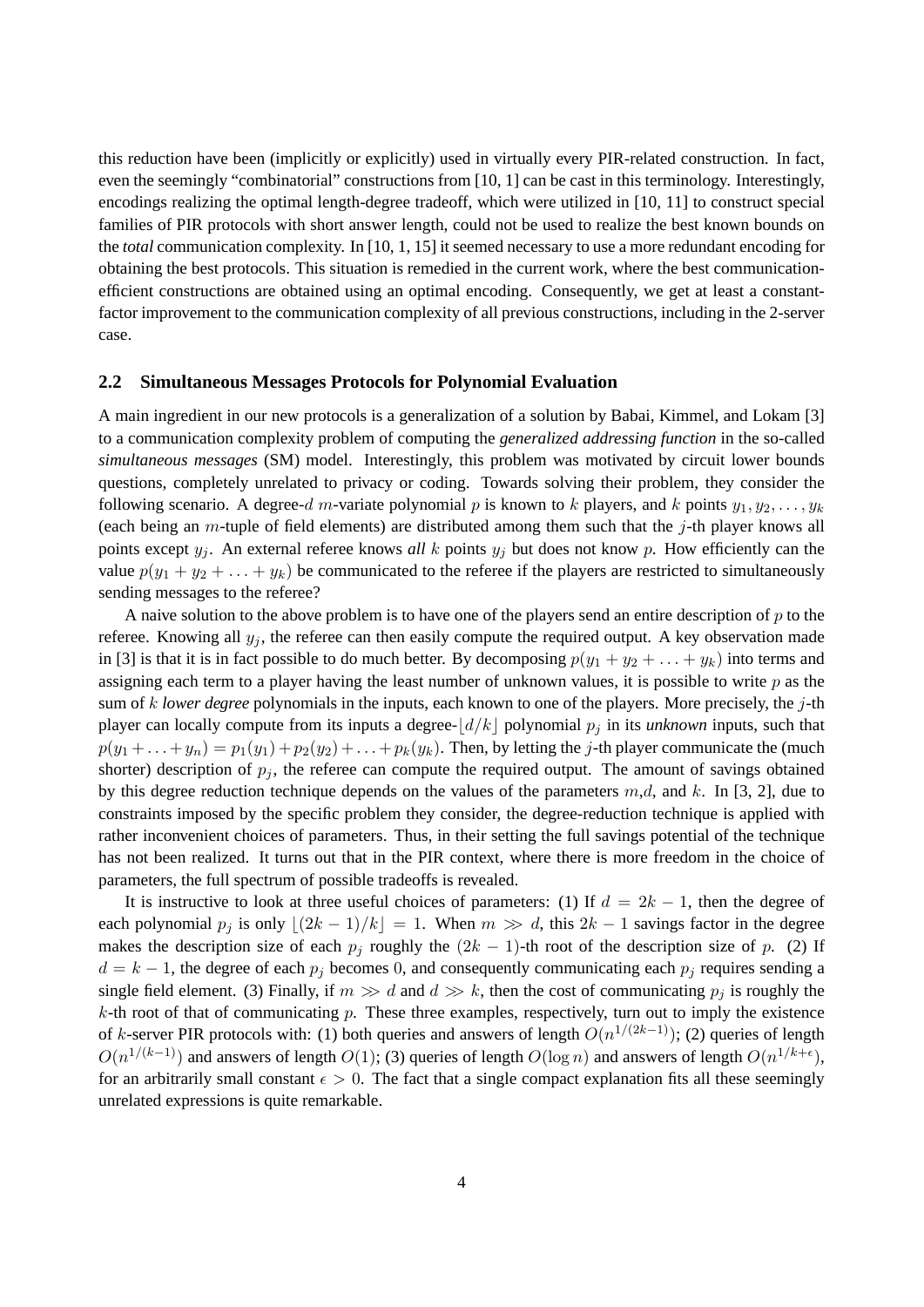#### **2.3 Combining the Two Techniques**

In the case of 1-private PIR, the two techniques can be combined in the following natural way. On input i, the user computes an encoding  $y = E(i)$  and the servers compute a degree-d polynomial  $p_x$  such that  $x_i = p_x(E(i))$ . To generate his queries, the user "secret-shares"  $E(i)$  among the servers by first breaking it into otherwise-random vectors  $y_1, \ldots, y_k$  which add up to y, and then sending to each server  $S_i$  all vectors except  $y_i$ . Using the SM communication protocol described in the previous section, the servers communicate  $x_i = p_x(y)$  to the user.

This simple combination of the two techniques is already sufficient to yield some of the improved constructions. In the remainder of this work we generalize and improve the above solution in several different ways. First, we abstract its crucial components and formulate a generic "meta-construction" in these abstract terms. Second, we instantiate the abstract components to accommodate more general scenarios, such as the one required for dealing with t-private PIR. Third, for both the 1-private and the t-private case, we attempt at optimizing the amount of replication in the setting of [3] while maintaining the quality of the solution (that is, we use a more efficient secret-sharing scheme for distributing  $E(i)$ ). These generalizations motivate various extensions of the SM communication model as described above, which may be of independent interest.

## **3 Definitions**

**Notation.** By [k] we denote the set  $\{1, \ldots, k\}$ , and by  $\binom{[k]}{k}$  $\binom{k}{t}$  all subsets of  $[k]$  of size t. For a k-tuple v and a set  $T \subseteq [k]$ , let  $v_T$  denote the restriction of v to its T-entries. That is, if  $T = \{i_1, \ldots, i_t\}$  and  $v = (v_1, \ldots, v_k)$  then  $v_T = (v_{i_1}, \ldots, v_{i_t})$ . By  $Y_j$  for some j we represent a variable, while by the lower letter  $y_j$  we represent an assignment to the former variable. By H we denote the binary entropy function; that is,  $H(p) = -p \log p - (1 - p) \log(1 - p)$ , where in this paper all logarithms are taken to the base 2.

**Polynomials.** Let  $GF(q)$  denote the finite field of q elements. By  $F[Y_1, \ldots, Y_m]$  we denote the linear space of all polynomials in the indeterminates  $Y_1, \ldots, Y_m$  over the field F, and by  $F_d[Y_1, \ldots, Y_m]$  its subspace consisting of all polynomials whose *total* degree is *at most* d, and whose degree in each indeterminate is at most  $|F| - 1$ . (The last restriction guarantees that each polynomial in  $F_d[Y_1, \ldots, Y_m]$  represents a distinct function  $p : F<sup>m</sup> \to F$ .) A natural basis for this linear space consists of all *monic monomials* satisfying the above degree restrictions. The case  $F = GF(2)$  will be the most useful in this work. In this case, the natural basis consists of all products of at most d distinct indeterminates. Hence,  $dim(F_d[Y_1, \ldots, Y_m]) =$  $\sum_{w=0}^{d} \binom{m}{w}$  for  $F = \text{GF}(2)$ . We denote this dimension by  $\Lambda(m, d) \triangleq \sum_{w=0}^{d} \binom{m}{w}$ . We will also be interested in  $F_d[Y_1, \ldots, Y_m]$  where  $|F| > d$ . In this case, the dimension of the space is  $\binom{m+d}{d}$ .

### **3.1 PIR Protocols**

We define 1-round information-theoretic PIR protocols.<sup>5</sup> A k-server PIR protocol involves k servers  $S_1, \ldots, S_k$ , each holding the same *n*-bit string x (the database), and a user who wants to retrieve a bit  $x_i$  of the database.

**Definition 3.1 (PIR)** *A k-server PIR protocol*  $P = (\mathcal{R}, Q_1, \ldots, Q_k, A_1, \ldots, A_k, C)$  *consists of a probability distribution* R and three types of algorithms: query algorithms  $Q_j(\cdot, \cdot)$ , answering algorithms  $A_j(\cdot, \cdot)$ ,

<sup>5</sup>All the protocols constructed in this paper, as well as all previous information-theoretic PIR protocols, require a single round of queries and answers. This definition may be extended to multi-round PIR in the natural way.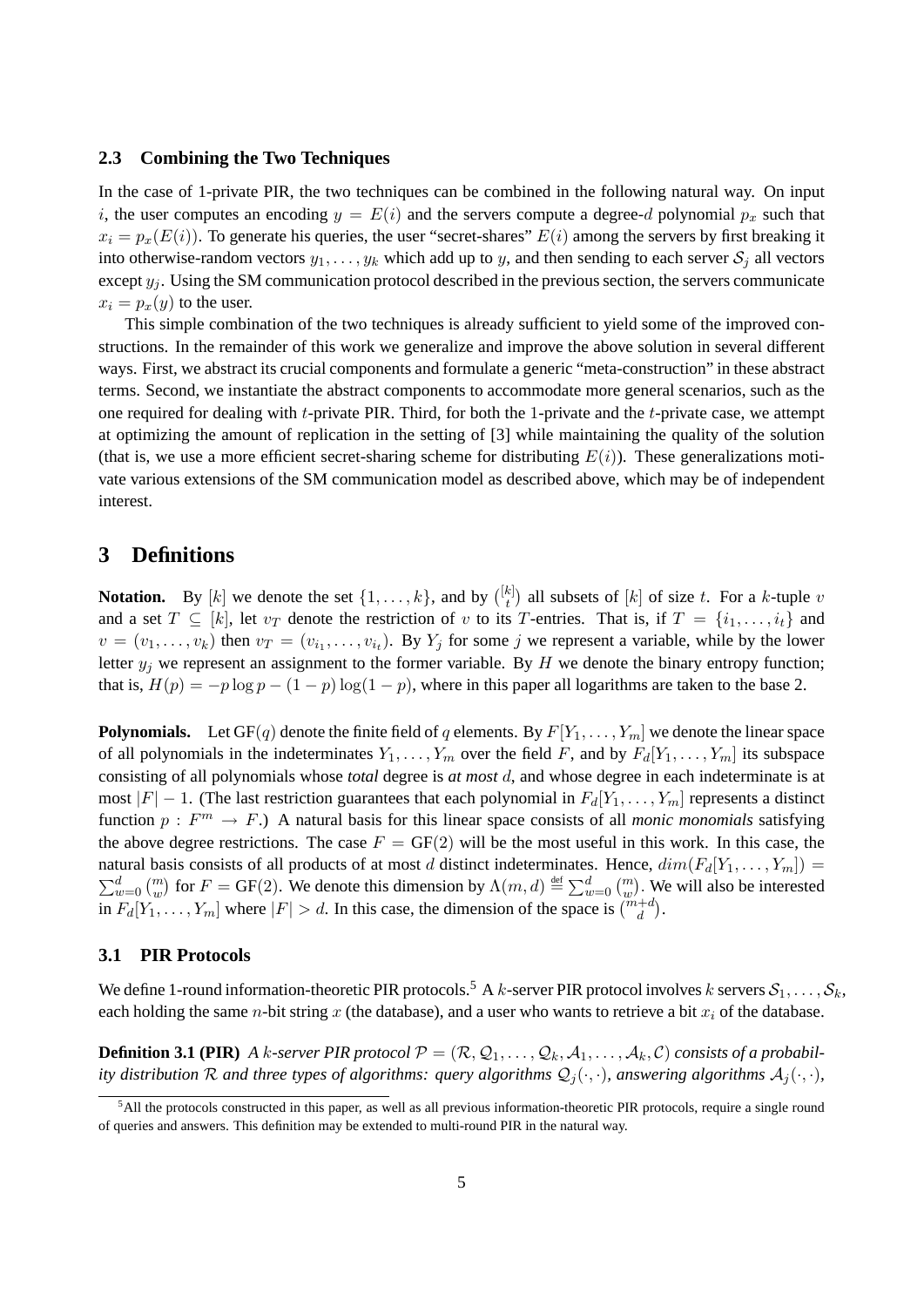*and a reconstruction algorithm*  $C(\cdot, \cdot, \ldots, \cdot)$  *(C has k + 2 arguments). At the beginning of the protocol, the user picks a random string* r *from the distribution* R. For  $j = 1, ..., k$ , it computes a query  $q_j = Q_j(i, r)$ and sends it to server  $S_i$ . Each server responds with an answer  $a_j = A_j(q_j, x)$  (the answer is a function *of the query and the database; without loss of generality, the servers are deterministic). Finally, the user computes the bit*  $x_i$  *by applying the reconstruction algorithm*  $\mathcal{C}(i, r, a_1, \ldots, a_k)$ *. A k-server protocol as above is a* t-private *PIR protocol, if it satisfies the following requirements:*

**Correctness.** The user always computes the correct value of  $x_i$ . Formally, for every  $i \in \{1, ..., n\}$ , every *random string*  $r$ , and every database  $x \in \{0,1\}^n$ ,  $\mathcal{C}(i, r, \mathcal{A}_1(\mathcal{Q}_1(i, r), x), \ldots, \mathcal{A}_k(\mathcal{Q}_k(i, r), x)) = x_i$ .

t**-Privacy.** *Each collusion of up to* t *servers has no information about the bit that the user tries to retrieve: For every two indices*  $i_1, i_2 \in [n]$  *and for every*  $T \subseteq [k]$ *, where*  $|T| \leq t$ *, the distributions*  $\mathcal{Q}_T(i_1, \cdot)$  *and*  $\mathcal{Q}_T(i_2, \cdot)$  *are identical.* 

A PIR protocol is called *linear* over a field  $F$  if, when viewing  $x$  as a vector in  $F<sup>n</sup>$ , the following condition holds: for every  $j \in [k]$  and query  $q_j$  the answer function  $\mathcal{A}_j(\cdot, q_j)$  is a linear mapping from  $F^n$ to  $F^{\beta_j}$  for some integer  $\beta_j$ . All PIR protocols constructed in this work are linear.

### **3.2 Linear Secret-Sharing**

A t*-private secret-sharing scheme* allows a dealer to distribute a secret s among k players, such that any set of at most t players learns nothing on s from their joint shares, and any set of at least  $t + 1$  players can completely recover s from their shares. A secret-sharing scheme is said to be *linear over a field* F if  $s \in F$ , and the share received by each player consists of one or more linear combinations of the secret and  $r$  independently random field-elements (where the same random field-elements are used for generating all shares). A linear secret-sharing scheme is formally defined by a k-tuple  $L = (L_1, \ldots, L_k)$  such that each  $L_j$  maps from  $F \times F^r$  to  $F^{\ell_j}$ , where  $\ell_j$  is the j-th player share length. Finally, given a linear secret sharing scheme as above, a vector in  $F<sup>m</sup>$  will be shared by independently sharing each of its m entries. We next define two linear secret sharing schemes that will be useful in the paper.

**Definition 3.2 [Shamir's scheme [23]]:** Let  $F = GF(q)$ , where  $q > k$ , and let  $\omega_1, \ldots, \omega_k$  be distinct nonzero elements of F. To t-privately share a secret  $s \in F$ , the dealer chooses t random elements  $a_1, \ldots, a_t$ , which together with the secret s define a univariate polynomial  $p(Y) \stackrel{\text{def}}{=} a_t Y^t + a_{t-1} Y^{t-1} + \ldots + a_1 Y + s$ . Observe that  $p(0) = s$ . The share of the j-th player is  $p(\omega_i)$ . This share is a linear combination of the random inputs and the secret. Each set of at least  $t+1$  players can recover  $p(Y)$  by interpolation, and hence can also reconstruct  $s = p(0)$ . On the other hand, every set of t players learns nothing on s from their shares.

**Definition 3.3 [The CNF scheme [17]]:** This scheme may work over any finite field (in fact, over any finite group), and proceeds as follows. To t-privately share a secret  $s \in F$ :

- *Additively* share *s* into  $\binom{k}{t}$  $\left\{ \frac{k}{t} \right\}$  shares, each labeled by a different set from  $\left( \frac{[k]}{t} \right)$  $\mathcal{L}_t^{(k)}$ ); that is,  $s = \sum_{T \in \binom{[k]}{t}} r_T$ , where the shares  $r_T$  are otherwise-random field elements. (Equivalently, all  $r_T$  except one may be chosen uniformly at random, and the last is determined so that they all sum up to s.)
- Distribute to each player  $P_i$  all shares  $r_T$  such that  $j \notin T$ .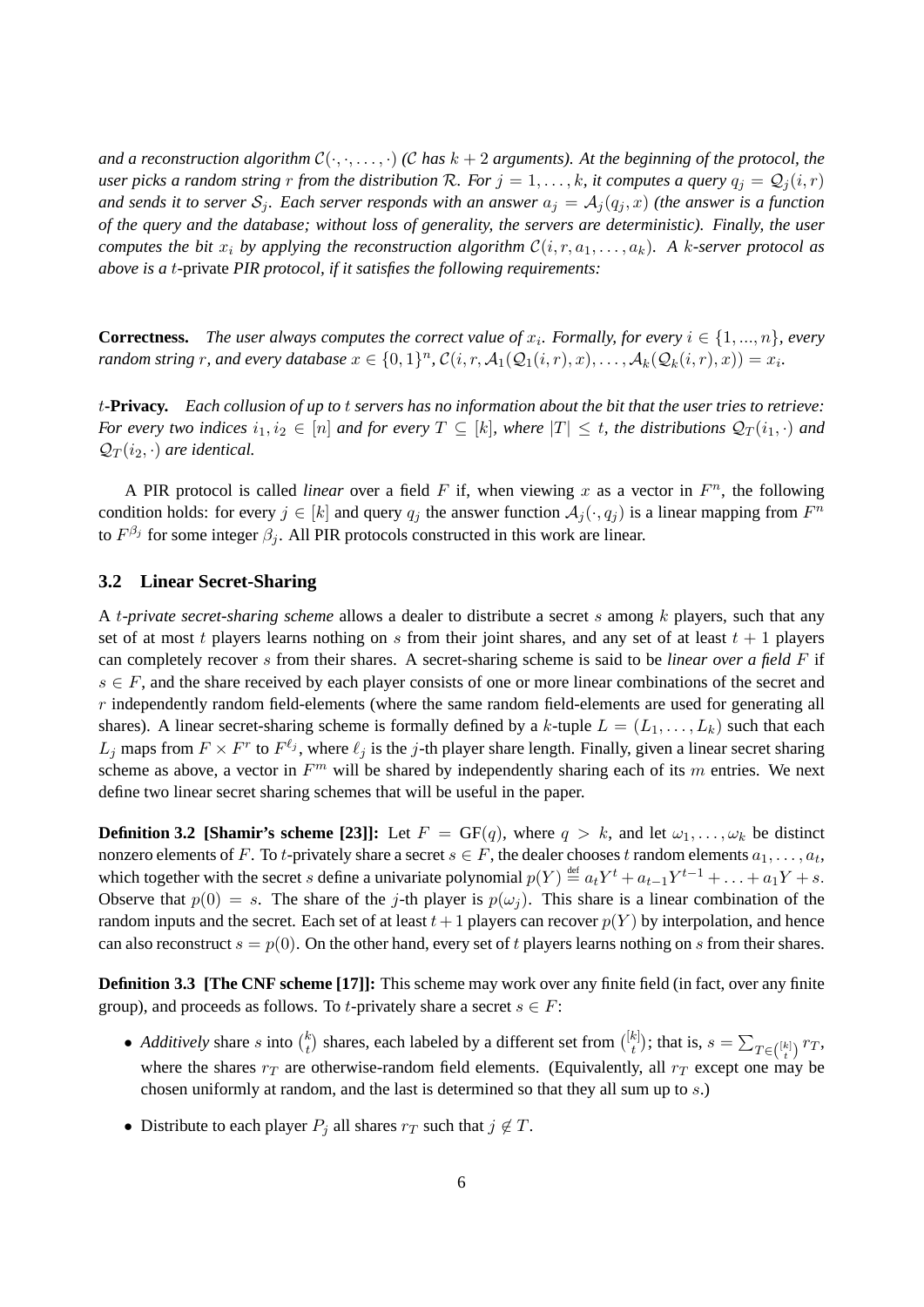The  $t$ -privacy of the above scheme follows from the fact that every  $t$  players miss exactly one additive share  $r_T$  (namely, the one labeled by their index set). Every set of  $t + 1$  players views all shares, thus, can reconstruct the secret. The share of each party consists of  $\binom{k-1}{k}$  $\binom{-1}{t}$  field elements.<sup>6</sup>

# **4 The Meta-Construction**

In this section we describe our construction in terms of its abstract general components, and specify some useful instantiations for each of these components. In the next section several combinations of these instantiations will be used for obtaining different families of PIR protocols.

## **4.1 Building Blocks**

Three parameters which are common to all of our constructions are: (1) a finite *field* F, (2) a *degree* parameter d, and (3) an *encoding length* parameter m. The database x will always be viewed as a vector in  $F<sup>n</sup>$ . Some variants of our construction will use an additional *block length* parameter  $\ell$ .

All variants of our construction (as well as previous PIR protocols) can be cast in terms of the following abstract building blocks:

**Linear space of polynomials.** Let  $V \subseteq F_d[Y_1, \ldots, Y_m]$  be a linear space of degree-d m-variate polynomials such that  $\dim(V) \geq n$ . The three most useful special cases are:

- **V1:** The space  $F_d[Y_1, \ldots, Y_m]$  where  $F = GF(2)$ ; in this case, m and d must satisfy  $\Lambda(m, d) \ge n$ .
- **V2:** The space  $F_d[Y_1, \ldots, Y_m]$  where  $|F| > d$ ; in this case, m and d must satisfy  $\binom{m+d}{d} \ge n$ .
- **V3:** The linear subspace of  $F_d[Y_1, \ldots, Y_m]$  such that  $F = GF(2)$  and V is spanned by the following basis of monomials. Let  $\ell$  be an additional *block length* parameter, and let  $m = \ell d$ . We label the m indeterminate by  $Y_{q,h}$ , where  $g \in [d]$  and  $h \in [\ell]$ . The basis of V will include all monic monomials containing exactly one indeterminate from each block, i.e., all monomials of the form  $Y_{1,h_1}Y_{2,h_2}\cdots Y_{d,h_d}$ . Since the number of such monomials is  $\ell^d$ , the restriction on the parameters in this case is  $\ell^d \geq n$ .

**Low-degree encoding.** A *low-degree encoding* (with respect to the polynomial space V) is a mapping  $E: [n] \to F^m$  satisfying the following requirement: There exist m-variate polynomials  $p_1, p_2, \ldots, p_n \in V$ such that  $\forall i, j \in [n], p_i(E(j))$  is 1 if  $i = j$  and is 0 otherwise. By elementary linear algebra,  $\dim(V) \geq n$  is a necessary and sufficient condition for the existence of such an encoding. Given a low-degree encoding E and polynomials  $p_1, p_2, \ldots, p_n$  as above, we will associate with each database  $x \in F^n$  the polynomial  $p_x \in F^n$ V defined by  $p_x(Y_1, \ldots, Y_m) = \sum_{i=1}^n x_i p_i$ . In the above x is fixed, and  $x_1, \ldots, x_n$  are fixed coefficients (and not variables). Note that  $p_x(E(i)) = x_i$  for every  $i \in [n]$  and  $x \in F^n$ .

With each of the above linear spaces we associate a natural low-degree encoding.<sup>7</sup> Specifically, we use:

<sup>6</sup>This scheme has also been referred to as *replication-based* secret-sharing [15, 13]. It may be viewed as a special case of the formula-based secret-sharing construction from [7], obtained by using the canonic CNF representation of the threshold function.

<sup>&</sup>lt;sup>7</sup> Since the *existence* of an appropriate encoding is implied by dimension arguments [11, Lemma 6], the specific encoding being employed will usually not matter. In some cases, however, the encoding can make a difference. Such a case is discussed in Section 5.3.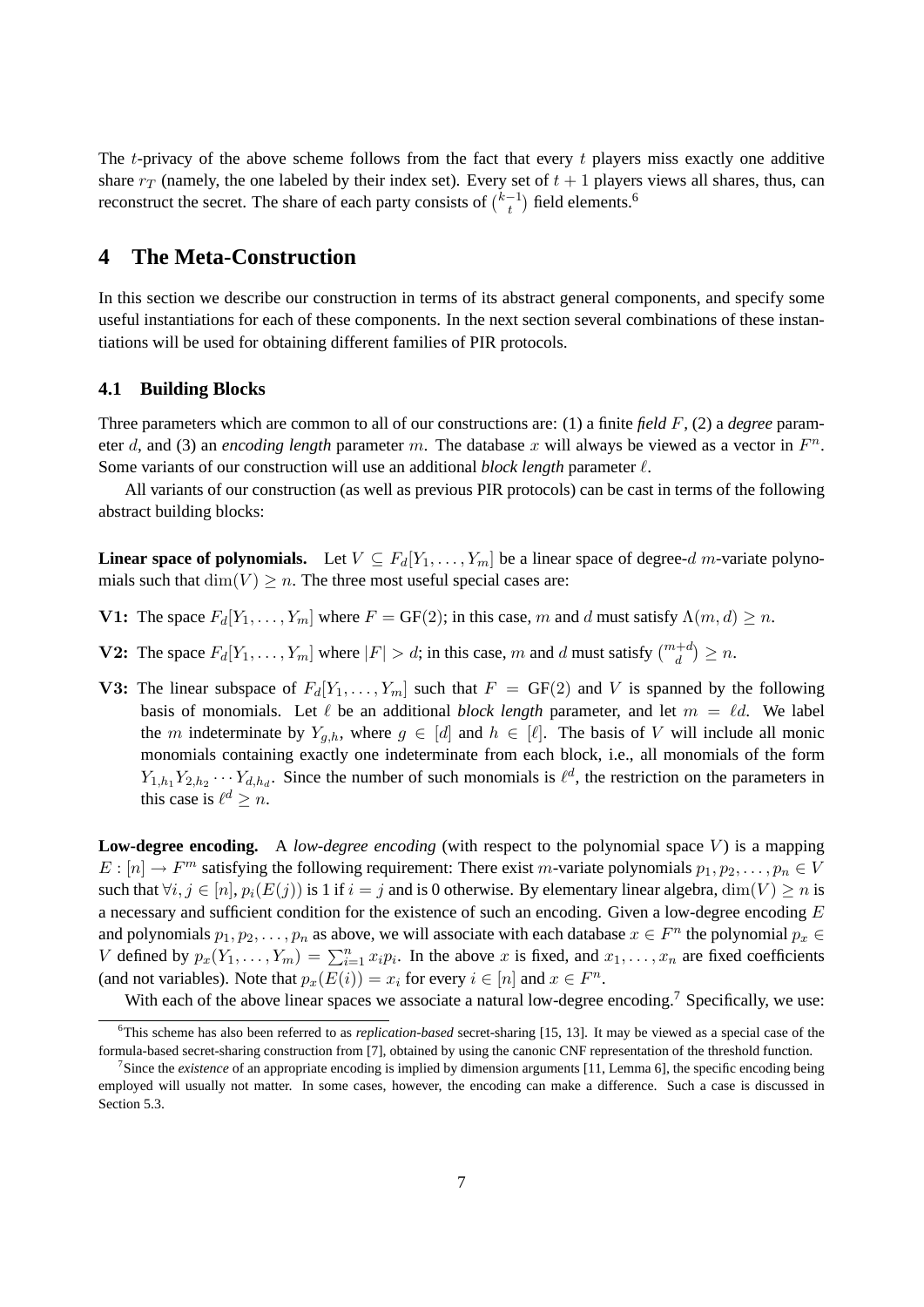- E1: Let  $E(i)$  be the *i*-th vector in  $GF(2)^m$  of Hamming weight *at most* d. A proof of validity of this encoding, that is, the existence of appropriate polynomials  $p_1, \ldots, p_n$ , appears in Appendix B.
- **E2:** Let  $\omega_0, \ldots, \omega_d$  be distinct field elements. Then,  $E(i)$  is the *i*-th vector of the form  $(\omega_{f_1}, \ldots, \omega_{f_m})$  such that  $\sum_{j=1}^{m} f_j \leq d$ . A proof of the validity of this encoding may be found in [11, Lemma 6].
- E3: Let  $(i_1, \ldots, i_d)$  be the *d*-digit base- $\ell$  representation of i (that is,  $i = \sum_{j=1}^d i_j \ell^{j-1}$ ). Then,  $E(i)$  is a concatenation of the length- $\ell$  unit vectors  $e_{i_1}, e_{i_2}, \ldots, e_{i_d}$ . The validity of this encoding follows by letting  $p_i = Y_{1,i_1} \cdot \ldots \cdot Y_{d,i_d}$ .

**Linear secret-sharing scheme.** Denoted by L. The following t-private schemes will be useful.

- L1 : The t-private CNF construction from Definition 3.3.
- **L2** : The *t*-private Shamir construction from Definition 3.2.
- L3 : A slight optimization of the CNF construction, whose details will be discussed in Section 7.

**Simultaneous messages communication protocol (abbreviated SM protocol).** The fourth and most crucial building block is a protocol for the following promise problem, defined by the instantiations of the previous components  $V, E$ , and  $L$ . The problem generalizes the scenario described in Section 2. The protocol, denoted P, involves a user U and k servers  $S_1, \ldots, S_k$ .

- *User's inputs:* Valid L-shares  $y^1, \ldots, y^k$  of a point  $y \in F^m$ . (That is, the k vectors  $y^j$  can be obtained by applying  $L$  to each entry of  $y$ , and collecting the shares of each player.) Moreover, it may be useful to rely on the following additional promise:  $y = E(i)$  for some  $i \in [n]$ . Most of the protocols constructed in this paper do not make use of this additional promise.
- *Servers' inputs:* All k servers hold a polynomial  $p \in V$ . In addition, each  $S_i$  holds the share vector  $y^j.$
- *Communication pattern:* Each server  $S_j$  sends a single message to U based on its inputs  $p, y^j$ . We let  $\beta_i$  denote a bound on the length of the message sent by  $S_j$ .
- *Output:*  $U$  should output  $p(y)$ .

In Section 5 we will describe our constructions of SM protocols  $P$  corresponding to some choices of the space of polynomials V, the low degree encoding  $E$ , and the linear secret sharing scheme  $L$ .

#### **4.2 Putting the Pieces Together**

A 4-tuple  $(V, E, L, P)$  instantiating the above 4 primitives uniquely defines a PIR protocol  $\text{PIR}(V, E, L, P)$ . The protocol proceeds as follows.

- U lets  $y = E(i)$ .
- U shares y according to L among the k servers. Let  $y^j$  denote the vector of shares received by  $S_j$ .
- Each server  $S_j$  lets  $p = p_x$ , and sends a message to U as specified by protocol P on inputs  $(p, y^j)$ .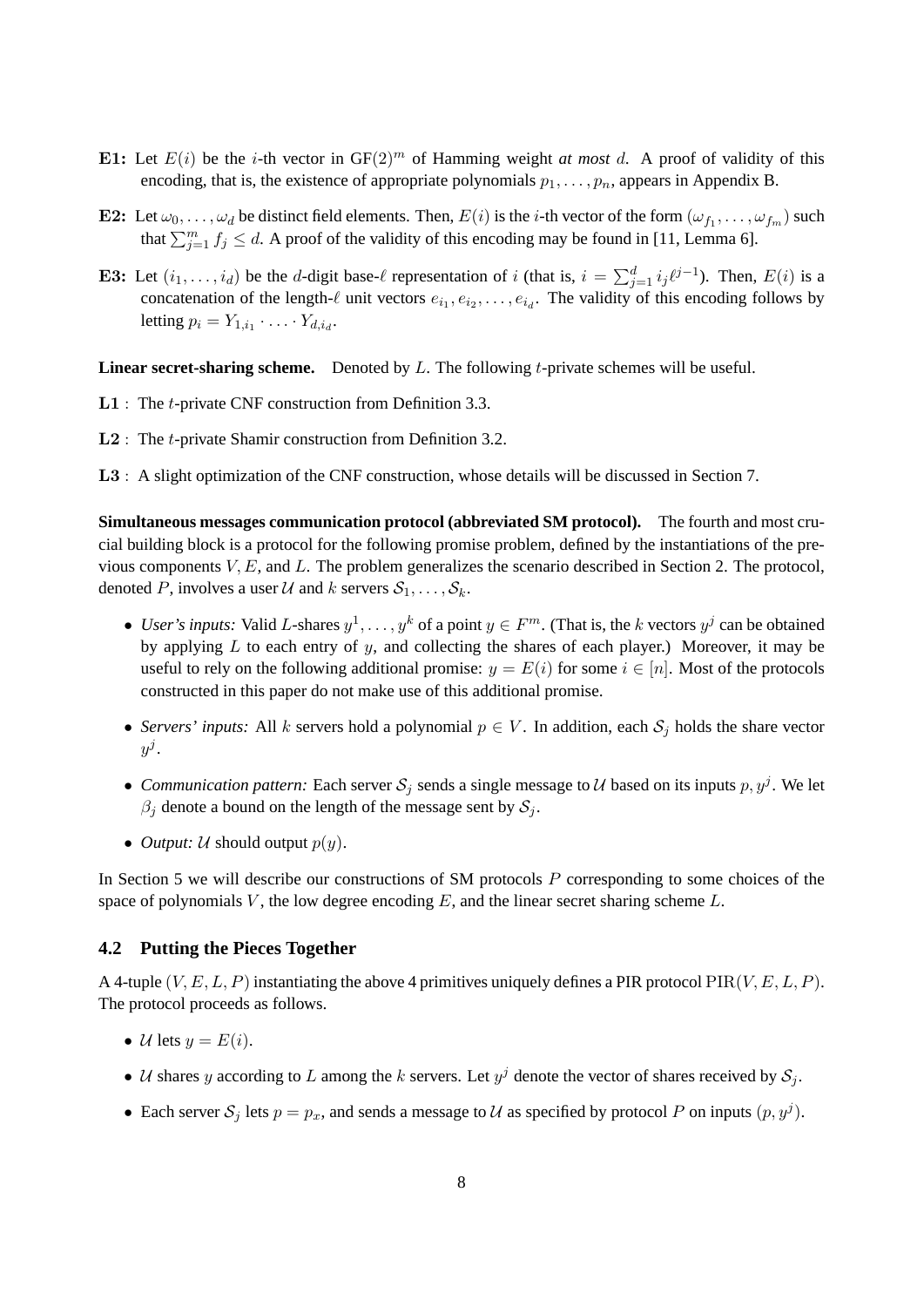• U reconstructs  $x_i = p(y)$  by applying the reconstruction function specified in P to  $y^1, \ldots, y^k$  and the k messages it received.

The following lemma summarizes some easily verifiable properties of the above protocol.

**Lemma 4.1** PIR(V, E, L, P) is a (linear) t-private k-server PIR protocol, in which the user sends  $m\ell_i$ *field elements to each server*  $S_i$  *and receives*  $\beta_i$  *bits in return from each server (where*  $\ell_i$  *is the share size defined by L* and  $\beta_i$  *is the length of message sent by*  $S_i$  *in P*).

Note that the only information that a server gets is a share of the encoding  $E(i)$ ; the t-privacy of the secret sharing scheme ensures that a collusion of t servers learns nothing on i. For the query complexity, recall that  $y = E(i) \in F<sup>m</sup>$  and the user shares each of the m coordinates of y independently. Thus, the share size of server  $S_j$  is  $m\ell_j$ , where  $\ell_j$  is the share size defined by L for sharing one coordinate (field element).

Some perspective concerning a typical choice of parameters is in place. In the typical case where  $k$  is viewed as a constant, all  $\ell_j$  are also constant, and so the query complexity of PIR(V, E, L, P) is  $O(m)$ . If d is constant then, for any of the three vector spaces  $V1, V2, V3$ , letting  $m = O(n^{1/d})$  suffices to meet the dimension requirements. Thus, when both d, k are constants, the length of the queries in  $PIR(V, E, L, P)$ is  $O(n^{1/d})$  and the length of the answers is determined by P.

In principle, the SM component in our construction could be replaced by a more general interactive protocol. However, there is yet no evidence that such an additional interaction may be helpful. Moreover, in defining an interactive variant of the fourth primitive one would have to take special care that the privacy requirement is not violated by the interaction. In the current non-interactive framework, the privacy requirement is automatically taken care of.

# **5 Simultaneous Messages Protocols**

We next describe SM protocols corresponding to useful combinations of  $V$ ,  $E$ , and  $L$ . These may be viewed as the core of the PIR protocol. Some extensions are described in Section 7.

## **5.1 Protocol** P1

Protocol P1 will serve as our default protocol. It may be viewed as a natural generalization of the protocol from [3]. The ingredients of this protocols are the polynomial space  $V1 = F_d[Y_1, \ldots, Y_m]$  where  $F =$  $GF(2)$ , the encoding E1 which encodes i as a vector in  $GF(2)^{m}$  of Hamming weight *at most* d, and the linear secret sharing L1 which is the CNF sharing.

**Lemma 5.1** *For*  $V = \textbf{V1}$ ,  $E = \textbf{E1}$ , and  $L = \textbf{L1}$ , there exists an SM protocol  $\textbf{P1}$  with message complexity  $\beta_j = \Lambda(m, \lfloor dt/k \rfloor) \binom{k-1}{t-1}$  $_{t-1}^{(dt/k)}$ .

**Proof:** Before describing the protocol with the specified complexity we will need some notation. Let  $y = \sum_T y_T$  be an additive sharing of y induced by the CNF sharing, such that the input  $y^j$  of  $\mathcal{S}_j$  is  $(y_T)_{j \notin T}$ . The servers' goal is to communicate  $p(y) = p(\sum_T y_T)$  to U using at most  $\Lambda(m, \lfloor dt/k \rfloor) \binom{k-1}{t-1}$  $\sum_{t=1}^{k-1} \frac{\lfloor dt/k \rfloor}{t}$  communication bits per server.

Define a  $\binom{k}{t}$  $\mathcal{H}_t^{(k)}$ m-variate polynomial  $q\left(Y_{T,b}:T\in\binom{[k]}{t}\right)$  $\{f_t^{(k)}\}, b\in[m]\Big)\stackrel{\scriptscriptstyle\rm def}{=} p\left(\sum_{T\in\binom{[k]}{t}} Y_{T,1},\ldots,\sum_{T\in\binom{[k]}{t}} Y_{T,m}\right).$ The degree of  $q$  is the same as the degree of  $p$ . We consider the explicit representation of  $q$  as the sum of monomials. We claim that for every monomial  $Y_{T_1,b_1} Y_{T_2,b_2} \ldots Y_{T_{d'},b_{d'}}$  of degree  $d' \le d$  there exist some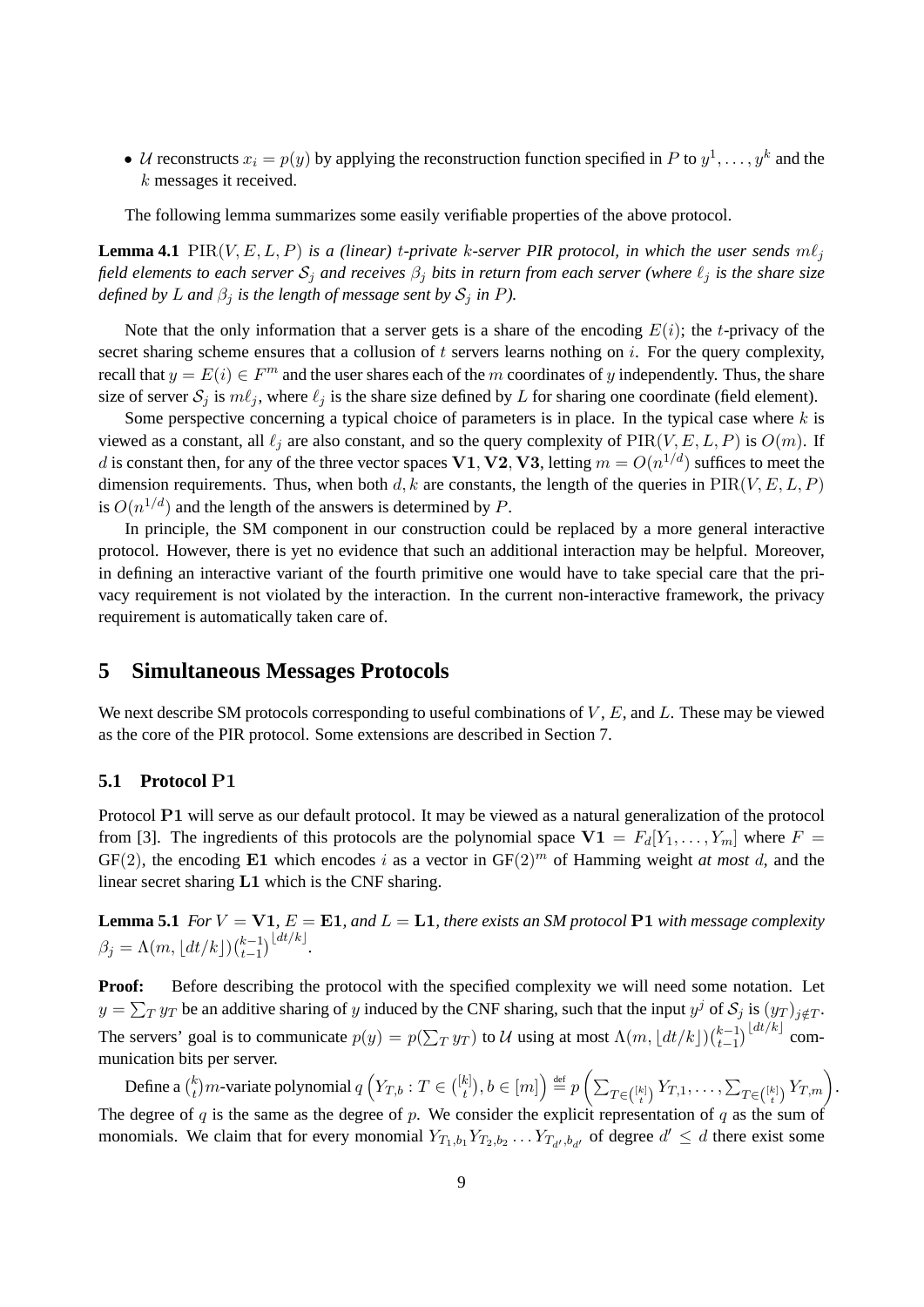$j \in [k]$  such that at most  $\vert dt/k \vert$  variables  $Y_{T,b}$  with  $j \in T$  appear in the monomial. Consider the multi-set  $T_1 \cup T_2 \cup \ldots \cup T_{d'}$ . This multi-set contains  $d't \leq dt$  elements, thus there must be some  $j \in [k]$  that appears at most  $\frac{dt}{k}$  times in the multi-set.

We partition the monomials of q to k polynomials  $q_1, \ldots, q_k$  such that  $q_j$  contains only monomials in which the number of the variables  $Y_{T,b}$  with  $j \in T$  is at most  $\left| \frac{dt}{k} \right|$ . Each monomial of q is in exactly one polynomial  $q_j$ , therefore,  $q\left(Y_{T,b}:T\in\binom{[k]}{t}\right)$  $\left[ \begin{smallmatrix} k \ t \end{smallmatrix} \right], b \in [m] \Big) = \sum_{j=1}^k q_j \left( Y_{T,b} : T \in \binom{[k]}{t} \right)$  $_{t}^{k]}),b\in\left[ m\right] \bigr)$  .

We are now ready to describe the protocol P1. Each server  $\hat{S}_j$  substitutes the values of the variables that it knows in  $q_i$  to obtain the polynomial:

$$
\hat{q}_j\left(Y_{T,b}:T\in\binom{[k]}{t},j\in T,b\in[m]\right)
$$
  
\n
$$
\stackrel{\text{def}}{=} q\left(y_{T,b}:T\in\binom{[k]}{t},j\not\in T,b\in[m], Y_{T,b}:T\in\binom{[k]}{t},j\in T,b\in[m]\right).
$$

The message of server  $S_j$  is the list of all coefficients of  $\hat{q}_j$ . The user, who knows the assignments to all variables, computes  $\hat{q}_j(y_{T,b}:T\in\binom{[k]}{t}$  $\{t^{[k]}_t\}, j \in T, b \in [m])$  and sums these k values to obtain

$$
\sum_{j=1}^{k} \hat{q}_j \left( y_{T,b} : T \in \binom{[k]}{t}, j \in T, b \in [m] \right) = \sum_{j=1}^{k} q_j \left( y_{T,b} : T \in \binom{[k]}{t}, b \in [m] \right)
$$

$$
= q \left( y_{T,b} : T \in \binom{[k]}{t}, b \in [m] \right) = p(y_1, \dots, y_m).
$$

Thus, the user reconstructs the desired value.

We next analyze the message complexity of the protocol. Recall that  $\hat{q}_i$  is a degree- $\left|dt/k\right|$  multivariate polynomial with  $m\binom{k}{t-1}$  variables. By the definition of  $q$ , not all monomials are possible: no monomial contains two variables  $Y_{T_1,b}$  and  $Y_{T_2,b}$  for some  $b \in [m]$  and  $T_1 \neq T_2$ . Thus, to describe a possible monomial we need, for some  $w \in \{0, \ldots, \lfloor dt/k \rfloor\}$ , to choose w indices in  $[m]$  and w sets of size t that contain j. Therefore, the number of possible monomials of  $\hat{q}_j$  is at most  $\sum_{w=0}^{\lfloor dt/k \rfloor} \binom{m}{w} \binom{k-1}{t-1}^w \leq \Lambda(m, \lfloor dt/k \rfloor) \binom{k-1}{t-1}$  $\sum_{t=1}^{\lfloor t/2 \rfloor}$ Since each coefficient is from  $GF(2)$ , the communication is as promised.

**Remark 5.2** To define the protocol P1 precisely, one should specify how to partition the polynomial q to the polynomials  $q_1, \ldots, q_k$  (that is, what to do with monomials that can be assigned to more than one polynomial). More generally, instead of *partitioning* the monomials, one may break q to any k polynomials which add up to  $q$  and satisfy the requirement utilized above. However, a partition of the monomials as described above is sufficient for our purposes.

**Remark 5.3** An important question is whether the communication complexity of the protocol P1 is optimal. Using a similar lower bound technique to the one used in [3], it is possible to show that under the promise of the particular (low-weight) encoding  $E1$ , the communication complexity of  $P1$  is indeed optimal up to a constant factor  $[16]$ . A similar statement holds for the the encoding **E3**. It is not clear, however, whether this is true for an arbitrary encoding.

#### **5.2 Protocol** P2

Protocol P2 will be mainly useful for the construction of efficient PIR protocols with short answers (see Section 6.2). Unlike protocol P1, which can be used with any combination of the parameters  $k, d, t$ , the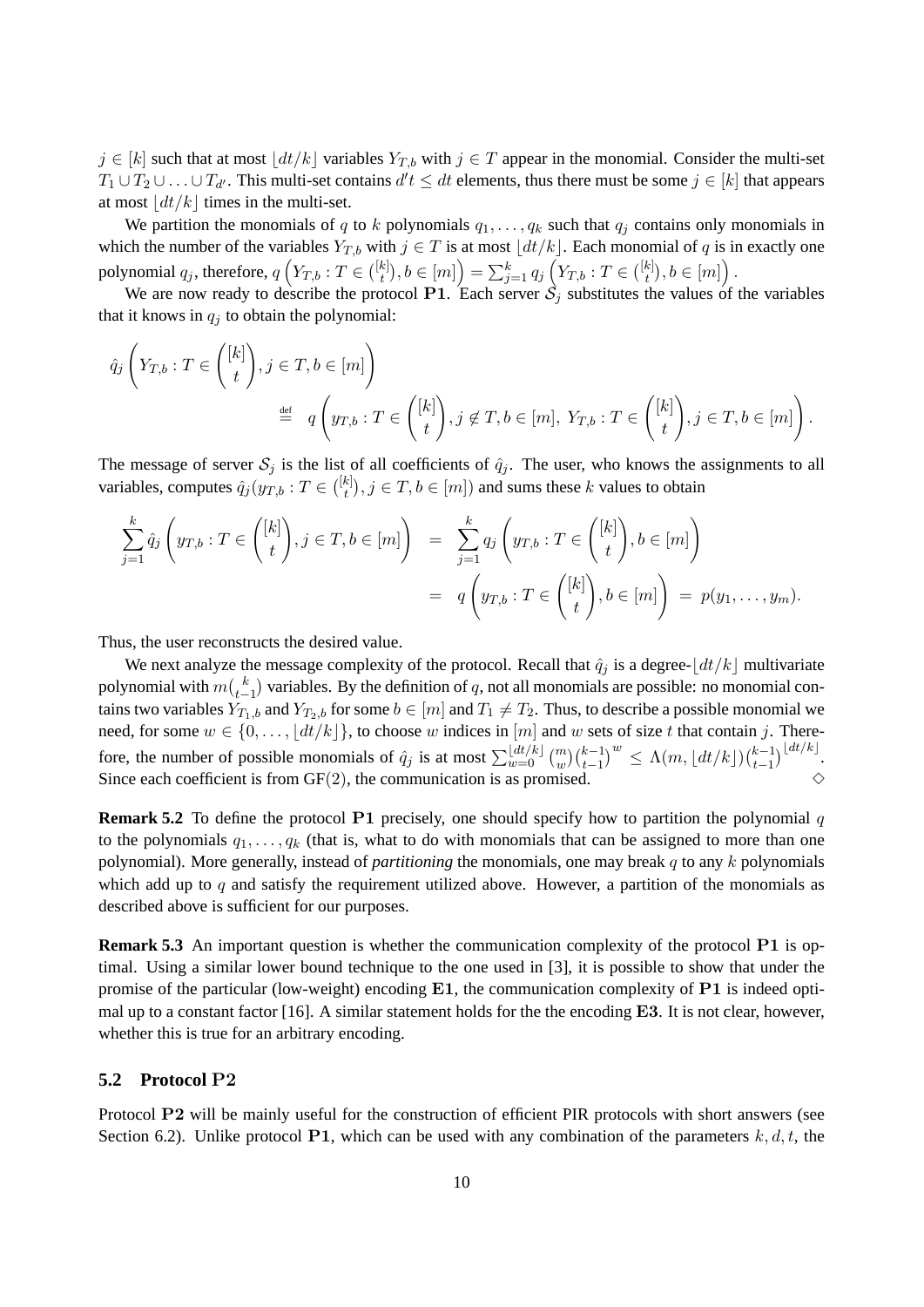applicability of P2 will be restricted to the case  $k > dt$ . That is,  $k = dt + 1$  is the minimal sufficient number of servers. The first part of the following lemma is implicit in [4, 5, 10] and a special case of the second part is implicit in  $[11, 12]$ .

**Lemma 5.4** *For*  $V = \nabla 2$ ,  $E = \mathbf{E}2$ , and  $L = \mathbf{L}2$ , and assuming that  $k > dt$  and  $|F| > k$ , there exists *an SM protocol* P2 *in which each server sends a single field element. Moreover, given the promise that*  $p(y) \in F'$  for some subfield  $F'$  of F, it suffices for each server to send a single element of  $F'.$ 

**Proof:** Recall that  $k > dt$  and  $|F| > k$ . All servers hold a degree-d m-variate polynomial  $p(Y)$  over F, and each server  $S_j$  holds a Shamir-share  $y^j \in F^m$  of a vector  $y = (y_1, \ldots, y_m) \in F^m$ . Recall that in the definition of Shamir's scheme, a field element  $s$  is shared by evaluating a degree-t polynomial, whose free coefficient is s, on k distinct points  $\omega_j$ , where  $j \in [k]$ . That is, the user chooses m univariate polynomials  $p_1, \ldots, p_m$  each one of degree t such that  $y = (p_1(0), \ldots, p_m(0))$  and  $y^j = (p_1(\omega_j), \ldots, p_m(\omega_j))$  for  $j \in [k]$ . The goal of the servers is to communicate the value  $p(y)$  to U using a single field element per server (or a single element of a subfield F' given the promise that  $p(y) \in F'$ ).

We first describe the protocol in which each server sends a single *field element*: the message sent by  $S_j$  in Protocol P2 is  $m_j = p(y^j)$ . Thus, the points  $(\omega_j, m_j)$  lie on the degree-dt univariate polynomial  $q(Z) \stackrel{\text{def}}{=} p(p_1(Z), \ldots, p_m(Z))$ . Furthermore,  $q(0) = p(y)$ . Since  $k > dt$ , the user can reconstruct  $q(Z)$  by interpolation and evaluate  $q(0) = p(y)$ , that is, there exist "interpolation coefficients"  $c_1, \ldots, c_k$  such that  $p(y)$  can be reconstructed from the messages  $m_1, \ldots, m_k$  by applying the fixed linear combination  $\sum c_i m_i$ .

We now describe how to reduce the messages to be elements of a subfield  $F'$  given the promise that  $p(y) \in F'$ . Suppose first that each server modifies its message to  $m'_j = c_j m_j$ . Then, U may reconstruct  $p(y)$  by *adding* the k messages  $m'_j$  it receives. To reduce the answers to a single bit, let  $H : F \to F'$  be a homomorphism such that  $H(\alpha) = \alpha$  for all  $\alpha \in F'$ . Since H is a homomorphism, for any  $a, b \in F$ , it holds that  $H(a + b) = H(a) + H(b)$ . Now, instead of sending  $m'_j$ , the j-th server will send the F'-element  $H(m'_j)$ . From the properties of H and from the promise that  $p(y) \in F'$  we may conclude that by adding the k answers (over F') the correct value  $p(y)$  is obtained.  $\diamond$ 

A special case of interest is when  $F' = GF(2)$  and F is a sufficiently large extension field of F'. In this case, each message in the SM protocol consists of a single bit. Note that when  $k > dt$  the messages of P1 are also one-bit long. However, for this choice of parameters  $P2$  is superior to  $P1$  in that it relies on the (ideal) Shamir secret-sharing scheme, whereas P1 relies on the highly redundant CNF-scheme.

We do not know (and view it as an interesting problem) to prove nontrivial upper or lower bounds on the SM complexity of the P2 setting when  $k \leq dt$ . The lower bound proof technique of [3] and its generalizations from [22, 19] do not seem to imply good bounds in this setting. Good upper bounds will enable to eliminate  $\binom{k}{t}$  $t<sub>t</sub><sup>k</sup>$  factors in our *t*-private constructions.

### **5.3 Protocol** P3

Special cases of the protocol P3 are implicit in the 2-server PIR construction from [10] and its  $k$ -server generalization from [15]. A useful feature of this protocol is that it allows the user to compute his output by probing a small number of bits from the received messages. We will only formulate this protocol for the 1 private case. Restricted generalizations to t-privacy may be obtained, using the approach of [15]. However, unlike the previous protocols, we do not know a "smooth" generalization to  $t$ -privacy.

**Lemma 5.5** *For*  $V = \mathbf{V3}$ ,  $E = \mathbf{E3}$ , and  $L = \mathbf{L1}$ , there exists an SM protocol P3 with message complexity  $\beta_j = \ell^{\lfloor d/k\rfloor} \binom{d}{\lfloor d/k\rfloor}$  such that the user needs to read only  $\binom{d}{\lfloor d/k\rfloor}$  bits from each message.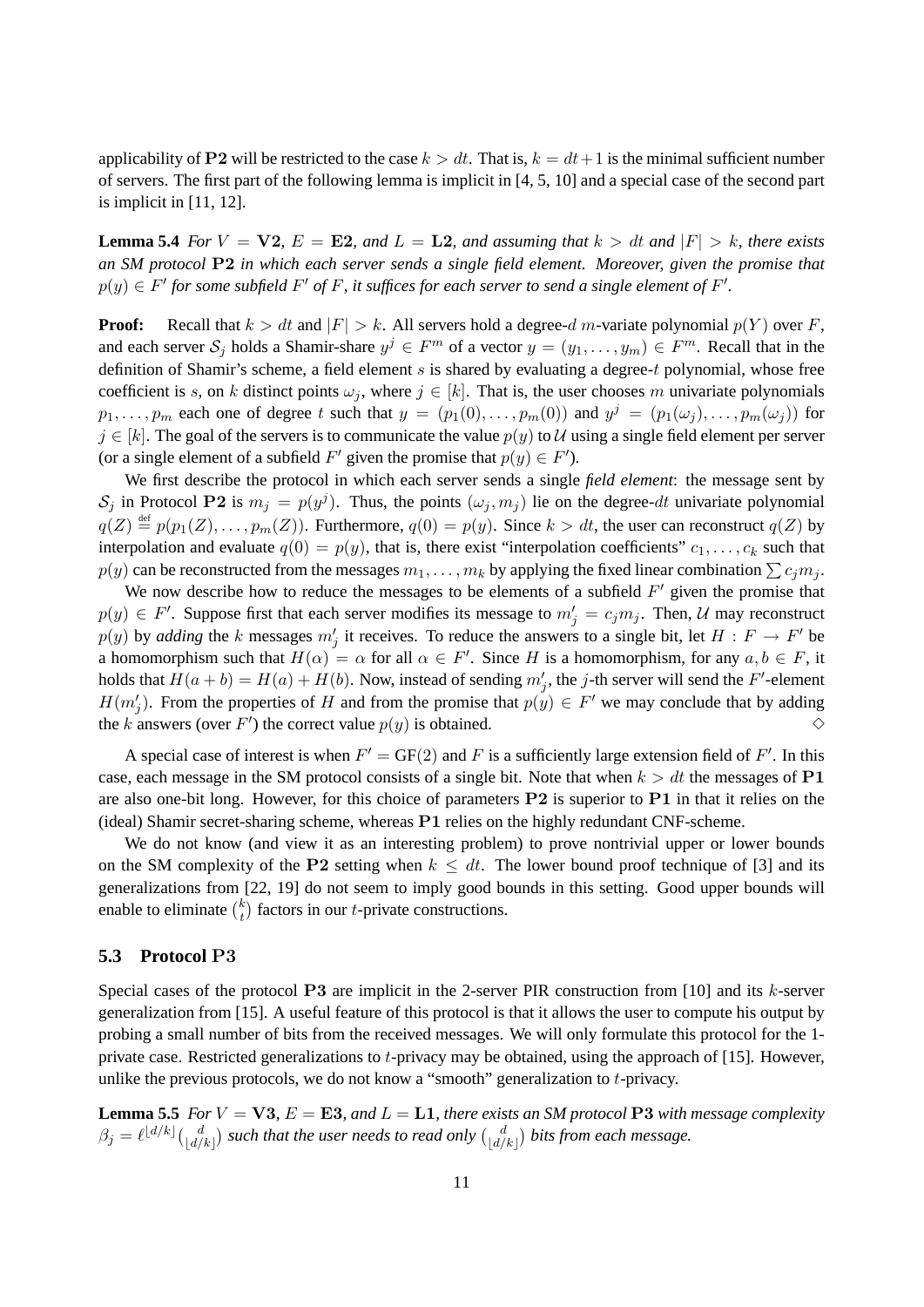**Proof:** We first specify the inputs to the protocol. Let p be a polynomial in V3, and let  $y \in \{0,1\}^{\ell d}$  be an encoding of some index i under the E3 encoding, that is,  $y = w_1 \circ \dots \circ w_d$ , where  $\circ$  denote concatenation and  $w_g$  is some unit vector from the space  $\{0,1\}^{\ell}$  for each  $g \in [d]$ . Furthermore, let  $w_g = \sum_{j=1}^k w_{j,g}$ be an additive sharing of  $w_g$  induced by the 1-private CNF sharing. The input  $y^j$  of  $\mathcal{S}_j$  is  $(w_{a,g} : a \in$  $[k]\setminus\{j\}, g \in [d]$ ). The servers' goal is to communicate  $p(w_1 \circ \ldots \circ w_j) = p((\sum_{a=1}^k w_{a,1}) \circ \ldots \circ (\sum_{a=1}^k w_{a,d}))$ to U efficiently such that the user needs to read only few bits from each answer in order to reconstruct  $p(y)$ .

The fact that  $p \in V3$ , that is, each monomial in p contains one variable from each block, implies the following fact:

# **Fact 5.6**  $p(w_1 \circ \ldots \circ w_d) = p((\sum_{a=1}^k w_{a,1}) \circ \ldots \circ (\sum_{a=1}^k w_{a,d})) = \sum_{j_1 \in [k], \ldots, j_d \in [k]} p(w_{j_1,1} \circ \ldots \circ w_{j_d,d}).$

We partition the responsibility for evaluating each of these  $k^d$  values to the servers, such that server  $S_j$  is responsible for evaluating the values  $p(w_{j_1,1} \circ \ldots \circ w_{j_d,d})$  for vectors in which  $j_g = j$  for at most  $\lfloor d/k \rfloor$ indices g. The server does not know the values of at most  $\lfloor d/k \rfloor$  coordinates of such a vector, and it tries to guess them in a clever way. This is done using the knowledge that each  $w_q$  is unit vector. Therefore,  $w_{j,g} = e_i - \sum_{a \in [k] \setminus \{j\}} w_{a,g}$  for some unit vector  $e_i \in \{0,1\}^{\ell}$ , and hence there are  $\ell$  possible values of  $w_{j,g}$ for each  $g \in [d]$ . This already implies a protocol where each server sends  $k^d \ell^{d/k}$  bits: There are  $k^d$  values of p that need to be evaluated. For each such value  $p(w_{i1,1} \circ ... \circ w_{i,d})$ , the server that is responsible for it, evaluates  $p$  using the coordinates that it knows and each of the guesses for the coordinates it does know; there are at most  $\ell^{\lfloor d/k \rfloor}$  such guesses. The server sends this list of values to the user. The user, who knows all the values of the shares, sums the value of  $p$  evaluated at the  $k^d$  true values.

We next optimize this protocol. Instead of sending a list of length  $\ell^{\lfloor d/k\rfloor}$  for every one of the  $k^d$  values of p, each server sends only  $\begin{pmatrix} d \\ \lfloor d/k \rfloor \end{pmatrix}$  lists, one for each set  $A \in \begin{pmatrix} [d] \\ \lfloor d/k \rfloor \end{pmatrix}$ . This is done by assigning each value  $p(w_{j_1,1}\circ\ldots\circ w_{j_d,d})$  which is under the responsibility of  $S_j$  to some set  $A \in \binom{[d]}{[d/k]}$  such that  $\{g :$  $j_g = j$   $\subseteq A$ . Now, each of the  $\ell^{\lfloor d/k \rfloor}$  possible "guesses" of  $(w_{j_g,g})_{g \in A}$  allows  $S_j$  to uniquely determine all values  $p(w_{j_1,1} \circ \ldots \circ w_{j_d,d})$  which are assigned to A, and therefore also their sum. Thus,  $S_j$  can send, for each of the  $\ell^{[\tilde{d}/\tilde{k}]}$  guesses and each set A, a single bit containing this sum. Finally, note that the user needs to read only one bit from each list (correspond to the correct guess), giving a total of  $\binom{d}{\lfloor d/k \rfloor}$  bits.

In the protocol P3 we heavily rely on the promise that  $y$  is an encoding under E3 of some index i. This should be contrasted with the protocols  $P1$  and  $P2$  where we did not rely on any properties of the encoding.

# **6 Families of PIR Protocols Obtained via the Meta-Construction**

We next describe and analyze several families of PIR protocols which are special cases of the meta-construction.

### **6.1 Main Family**

Our main family of PIR protocols uses V1, E1, L1, and P1. Protocols from this family yield our main improvements to the known upper bounds. We start with the general result, and then consider some interesting special cases.

**Theorem 6.1** *Let* m *and d be positive integers such that*  $\Lambda(m, d) \geq n$ *. Then, for any* k *and* t, where  $k \geq 2$  and  $1 \leq t < k$ , there exists a *t*-private k-server PIR protocol with  $\binom{k-1}{t}$  $\binom{-1}{t}$  *m* query bits and  $\Lambda(m, |dt/k|)(\substack{k-1 \\ t-1}$  $_{t-1}^{k-1})^{\lfloor dt/k\rfloor}$  answer bits per server.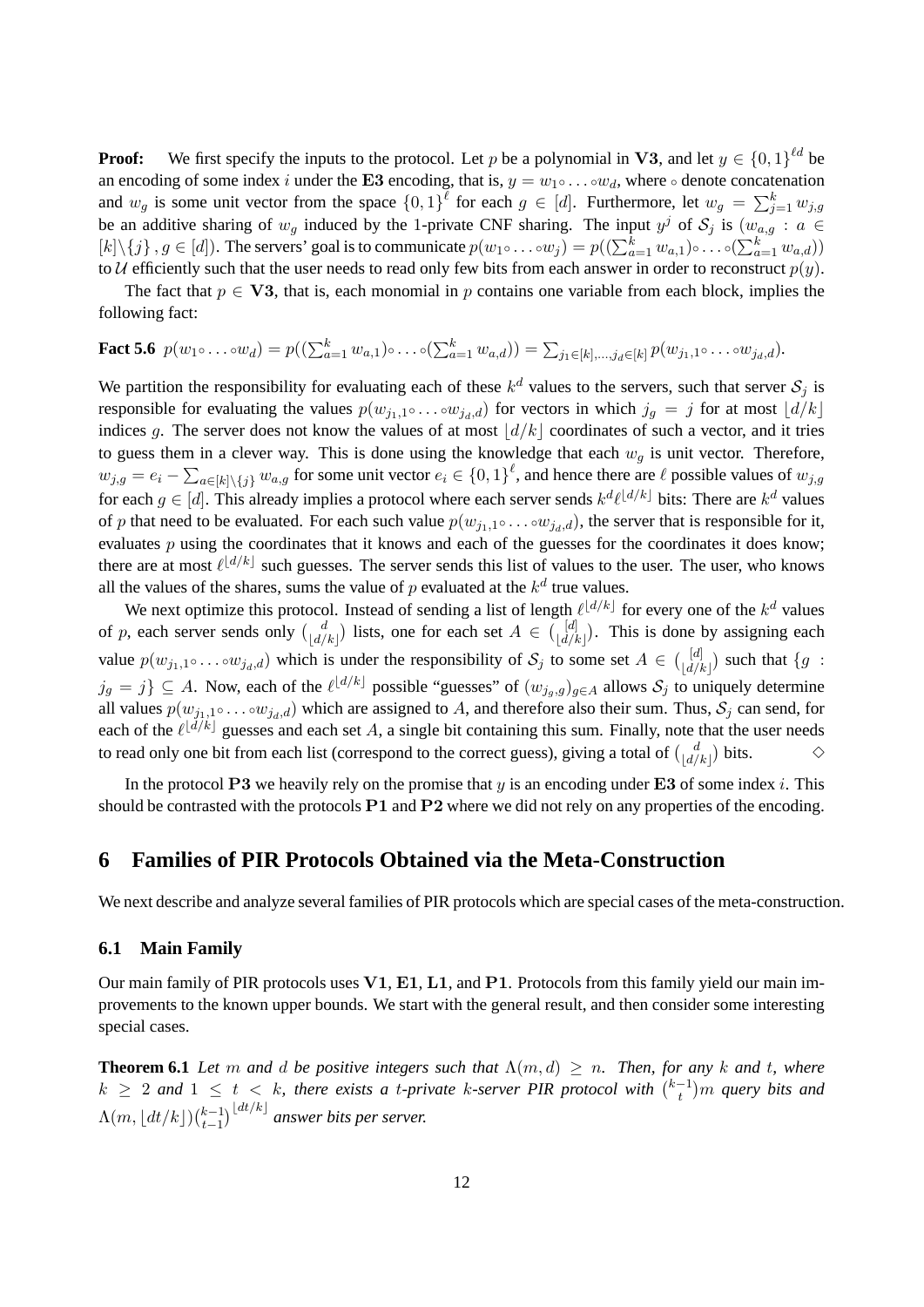**Proof:** The condition  $\Lambda(m, d) \geq n$  is sufficient (and necessary) to guarantee the existence of an encoding  $E1$  as required. We use the  $L1$  secret sharing scheme, and the length of each share, i.e., the query complexity, is  $\left(k - 1\atop 1\right)$  $(t_1^{-1})m$ . Finally, we use P1, and by Lemma 5.1 the length of the answer of each server is  $\Lambda(m, |dt/k|)(\substack{k-1 \\ t-1}$  $\sum_{t=1}^{k-1} \left\lfloor \frac{dt/k}{t} \right\rfloor$ . Thus, by Lemma 4.1, the communication complexity is as promised. <br>←

The first interesting case, in which we solve an open problem of [15], minimizes the total communication.

**Corollary 6.2** Let k and t, where  $k \geq 2$  and  $1 \leq t < k$ , be integers. There exists a t-private k-server PIR protocol with total communication  $O(\frac{k^2}{t})$  $\frac{x^2}{t}\binom{k}{t}$  $_{t}^{k})n^{1/\lfloor (2k-1)/t\rfloor}).$ 

**Proof:** To guarantee that  $\Lambda(m, d) \ge n$  it suffices to let  $m = O(dn^{1/d})$ . Fix  $d = \lfloor (2k - 1)/t \rfloor$ , so that  $|dt/k| = 1$ . Now we can apply Theorem 6.1 to obtain a protocol whose query length is  $\binom{k-1}{t}$  $\binom{-1}{t}$ m per server and the answer length is  $\Lambda(m, 1)$  $\binom{k-1}{k-1}$  $\binom{k-1}{t-1}$ <sup>1</sup> per server. Therefore, the total communication is as promised.  $\diamond$ 

The next corollaries contain an exact analysis for the 2-server case, and a somewhat cruder analysis for the 1-private  $k$ -server case.

**Corollary 6.3** *There is a 1-private 2-server PIR protocol with total communication*  $4(6n)^{1/3}+2 \approx 7.27n^{1/3}$ .

**Proof:** Fix  $m = (6n)^{1/3}$  and  $d = 3$ . First notice that  $\Lambda(m, 3) > m^3/6 = n$ . Thus, we can apply Theorem 6.1 to obtain a protocol whose query length is m bits per server and the answer length is  $\Lambda(m, \frac{3}{2})=$  $m + 1$  bits per server. Therefore, the total communication is  $4m + 2 = 4(6n)^{1/3} + 2 \approx 7.27n^{1/3}$  $\Diamond$ 

In comparison, the communication in the best previously known 2-server protocol [10] is roughly  $12n^{1/3}$ .

**Corollary 6.4** *For every* k > 2 *there exists a* 1*-private* k*-server PIR protocol with total communication*  $complexity of k^2((2k-1)!n)^{1/(2k-1)} + k + k^3 = O(k^3n^{1/(2k-1)}).$ 

**Proof:** Fix  $m = ((2k - 1)!n)^{1/(2k-1)} + k$  and  $d = 2k - 1$ . By Eq. (1) (appearing in Appendix A),  $\Lambda(m, d) \geq n$ . Thus, we can apply Theorem 6.1 to obtain a protocol whose query length is  $(k - 1)m$  per server and the answer length is  $\Lambda(m, |(2k-1)/k|) = \Lambda(m, 1) = m + 1$  per server. Therefore, the total communication is  $k^2m + k = k^2((2k-1)!n)^{1/(2k-1)} + k^3 + k = O(k^3n^{1/(2k-1)})$ .

This protocol should be compared to the protocol of [15] whose communication complexity is  $k^2(2k - 1)$  $1\frac{n^{1}{(2k-1)}}$ . Thus, when k is large, our protocol improves over the protocol of [15] by the constant factor  $1/\alpha_d$  (where  $\alpha_d$  is the constant defined after Eq. (1)), which tends to e as k grows.

Another interesting case, discussed and used in [6], is when queries are short, i.e., of length  $O(\log n)$ ; in this case we use denser assignments in which the *relative* weight  $d/m$  is fixed as some constant  $\theta$ , where  $0 < \theta \le 1/2$ . Substituting  $m = (1/H(\theta) + o(1)) \log n$  and  $d = |\theta m|$  in Theorem 6.1 we obtain:

**Corollary 6.5** *For any integers* k, t, where  $k \geq 2$  *and*  $1 \leq t \leq k$ , *and any constant*  $0 \leq \theta \leq 1/2$ , *there*  $\frac{1}{k+1}$  *exists a t-private* k-server PIR protocol with  $\frac{k-1}{k+1}$  $\int_{t}^{-1}$  $(1/H(\theta) + o(1)) \log n$  *query bits and* 

$$
n^{(H(\theta t/k) + \theta \frac{t}{k} \log {k-1 \choose t-1})/H(\theta) + o(1)}
$$

*answer bits per server. When*  $t = 1$ , we get  $(k-1)(1/H(\theta) + o(1))$  log n query bits and  $n^{H(\theta/k)/H(\theta)+o(1)}$ *answer bits.*

Since  $\lim_{\theta \to 0} \frac{H(\theta t/k)}{H(\theta)} = t/k$  and  $\lim_{\theta \to 0} \frac{\theta}{H(\theta)} = 0$  we get: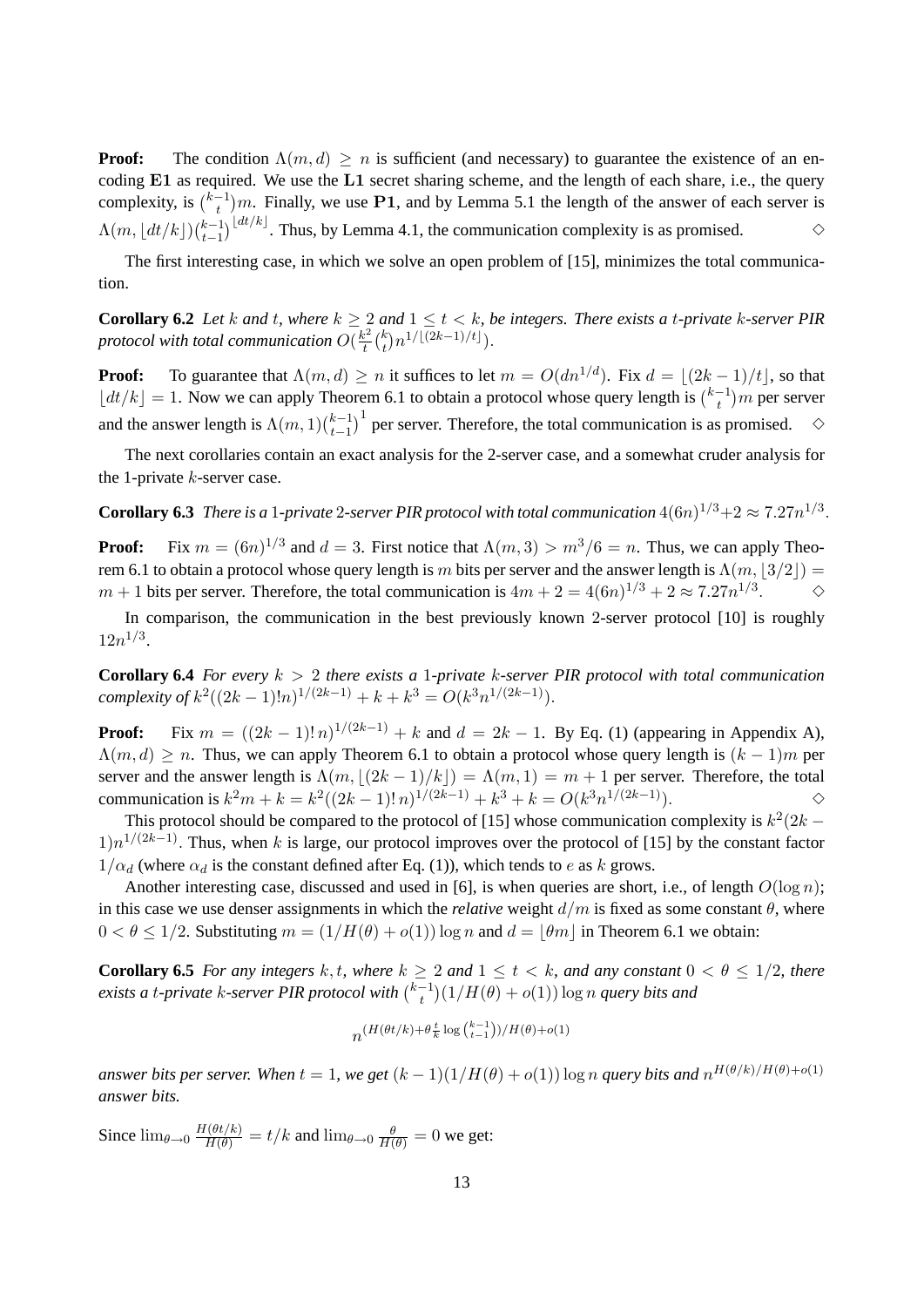**Corollary 6.6** *For any constant integers* k, t, where  $k \geq 2$  *and*  $1 \leq t \leq k$ , *and any constant*  $\epsilon > 0$ , *there* exists a t-private  $k$ -server PIR protocol with  $O(\log n)$  query bits and  $O(n^{t/k+\epsilon})$  answer bits.

As shown by [19], a 1-private k-server PIR protocol with query length  $\alpha$  and answer length  $\beta$  can be turned into a locally decodable code of length  $k \cdot 2^{\alpha}$  over the alphabet  $\Sigma = \{0,1\}^{\beta}$ : A string  $x \in \{0,1\}^n$  is encoded by concatenating the answers of all servers on all possible queries, where  $x$  is viewed as the database. If  $\alpha = O(\log n)$ , then the code length is polynomial. Thus, by substituting  $t = 1$  in Corollary 6.6 and applying the above transformation we get:

**Corollary 6.7** *For any constant integer*  $k \geq 2$  *and constant*  $\epsilon > 0$ *, there exists a family*  $C(n)$  *of* polynomiallength  $(k, \delta_k, \rho_k)$ -locally decodable codes over  $\Sigma(n) = \{0,1\}^{\beta(n)}$ , where  $\beta(n) = O(n^{1/k+\epsilon})$ , for some *positive constants*  $\delta_k$ ,  $\rho_k$ .

## **6.2 Boolean Family**

In this section we derive the construction of the most efficient known PIR protocols with a single answer bit per server using  $V2$ , E2, L2, and P2. These protocols, appearing in [11] (see also [12]) optimize similar protocols from [4, 5, 10] in which each answer consists of a single element from a moderately sized field. While the asymptotic communication complexity of protocols from this family is worse than that of the best unrestricted protocols, these protocols have found various applications. In particular they imply: (1) the most efficient constructions of binary locally decodable codes known to date; (2) very efficient PIR protocols for retrieving large records or "streams" of data; (3) PIR protocols with optimal amount of total *on-line* communication (see [11]); (4) PIR protocols with poly-logarithmic amount of *on-line* work by the servers (see [6]).

**Theorem 6.8 (Implicit in [11])** Let m and d be positive integers such that  $\binom{m+d}{d} \ge n$ . Then, for any  $t \ge 1$ , *there exists a t-private k-server PIR protocol with*  $k = dt + 1$  *servers,*  $\lceil \log(k + 1) \rceil m$  *query bits per server, and a* single *answer bit per server.*

**Proof:** A PIR protocol as required is obtained by letting  $E = \mathbf{E2}$ ,  $V = \mathbf{V2}$ ,  $L = \mathbf{L2}$ , and  $P = \mathbf{P2}$ , where F is GF( $2^{\lceil \log(k+1) \rceil}$ ) – the smallest GF(2)-extension with at least  $k+1$  elements, and the subfield  $F'$ used by P2 is GF(2).  $\Diamond$ 

**Corollary 6.9** For any constant  $d, t \geq 1$  there is a t-private PIR protocol with  $k = dt + 1$  servers,  $O(n^{1/d})$ *query bits, and a single answer bit per server.*

## **6.3 Cube Family**

Our last family of protocols generalizes the 2-server protocol from  $[10]$  and its k-server generalization from [15]. It relies on  $V3$ , E3, L1, and P3 as building blocks. The communication in these protocols is not optimal, but it has the property that the user needs to read fewer bits from the answers. These protocols have the interpretation of utilizing the "combinatorial cubes" geometry which was first used in [10]. Again, we start with the general result, and then consider interesting special cases.

**Theorem 6.10 (Generalizing [10, 15])** Let  $d$  and  $\ell$  be positive integers such that  $\ell^d \ge n$ . Then, for any  $k \geq 2$  there exists a 1-private k-server PIR protocol with  $(k-1)$ dl query bits per server and  $\ell^{\lfloor d/k\rfloor} \binom{d}{\lfloor d/k\rfloor}$ answer bits per server, in which the user needs to read only  $\binom{d}{\lfloor d/k \rfloor}$  bits from each answer.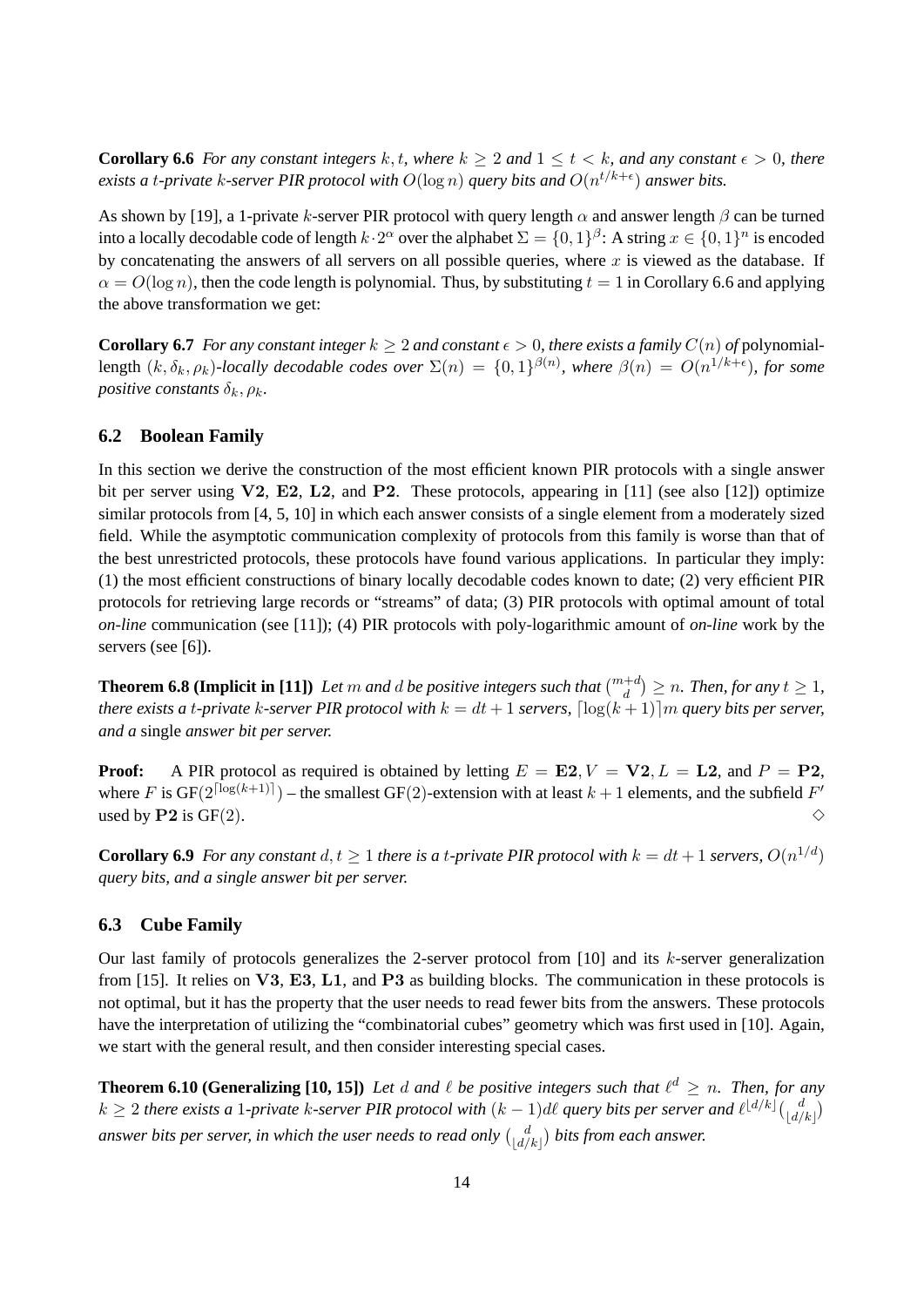**Proof:** The condition  $\ell^d \geq n$  guarantees the existence of an encoding E3 as required. We use the 1private CNF secret-sharing scheme, thus the length of each share, i.e., the query complexity, is  $(k - 1)d\ell$ . Finally, we use P3, therefore, by Lemma 5.5, the length of the answer of each server and the number of bits the user needs to read from each answer is as promised.  $\Diamond$ 

The first corollary, which already appears in [10, 15], minimizes the total communication.

**Corollary 6.11 ([10, 15])** Let  $k \geq 2$  be an integer. There exists a 1-private k-server PIR protocol with total  ${\it communication complexity of } O(k^3n^{1/(2k-1)})$  *such that the user reads only*  $2k-1$  *bits from each answer.* 

**Proof:** Fix  $d = 2k - 1$  and  $\ell = n^{1/d}$ . First notice that  $\left| d/k \right| = 1$ . By Theorem 6.10, we obtain a protocol whose query length is  $(k-1)d\ell = O(k^2n^{1/(2k-1)})$  per server, the answer length is  $d\ell = O(kn^{1/(2k-1)})$ per server, and the user needs to read  $d = 2k - 1$  bits from each answer.  $\diamond$ 

The second corollary, which is utilized in [6], considers the case where the query length is logarithmic.

**Corollary 6.12** *Let*  $k > 2$  *be an integer and*  $\delta < 1$ *. There exists a 1-private k-server PIR protocol with*  $q$ uery complexity  $O(k2^{1/\delta}\delta\log n)$  and answer complexity  $O(n^{1/k+H(1/k)\delta})$  in which the user reads only  $O(n^{H(1/k)\delta})$  bits from each answer.

**Proof:** Fix  $d = \delta \log n$ , and  $\ell = n^{1/d} = 2^{1/\delta}$ . By Theorem 6.10, we obtain a protocol whose query length is  $(k-1)d\ell = O(k2^{1/\delta}\delta\log n)$  per server, the answer length is  $\ell^{d/k}\Lambda(d, |d/k|) = O(n^{1/k + H(1/k)\delta})$ per server (this follows from Eq. (1) appearing in Appendix A), and the user needs to read  $\Lambda(d, d/k)$  =  $O(n^{H(1/k)\delta})$  bits from each answer.  $\diamond$ 

# **7 Optimized CNF Secret Sharing**

In the families of PIR protocols we described up to now we used two secret-sharing schemes: Shamir's scheme and the CNF scheme. Shamir's scheme has the smallest shares possible – the size of each share is the maximum of the secret size and the logarithm of the number of players. In contrast, the size of the each share in the CNF scheme is  $\binom{k-1}{t}$  $t_t^{-1}$ ) times the size of the secret. In some sense, the CNF sharing gives more redundancy to the share-holders. The protocols of [15] and our main family of protocols (described in Section 6.1) exploit this redundancy to improve the communication complexity with respect to the protocols of [10]. This raises the question if we can maintain the better communication complexity without paying the penalty of the redundancy, i.e., with shorter queries. This penalty can be quite big in the t-private protocols.

We indicate that some savings are possible. Specifically, we construct a secret-sharing scheme L3, whose share complexity improves on that of the CNF scheme by roughly a factor of  $t + 1$  when  $k \gg t$ ; yet, an SM protocol with identical communication to that of P1 (and significantly better computation) can be based on L3. This results in a similar improvement to the query length of our main family. An additional feature of the optimized construction is a significant reduction in the *computation* required by the servers. For instance, in the 1-private case its dependence on k is reduced from  $k^{2k-1}$  to roughly k!. Our construction generalizes an optimization which was suggested in [15] for the 1-private case, and significantly improves its computational complexity (the dependence on k is reduced from  $2^{O(k^2)}$ , which is even worse than the  $k^{2k-1}$  dependence of our main family, to roughly k!).

**Definition 7.1 [1-Private optimized CNF scheme]** This scheme may work over any finite field (in fact, over any finite group), and proceeds as follows. To 1-privately share a secret  $s \in F$ :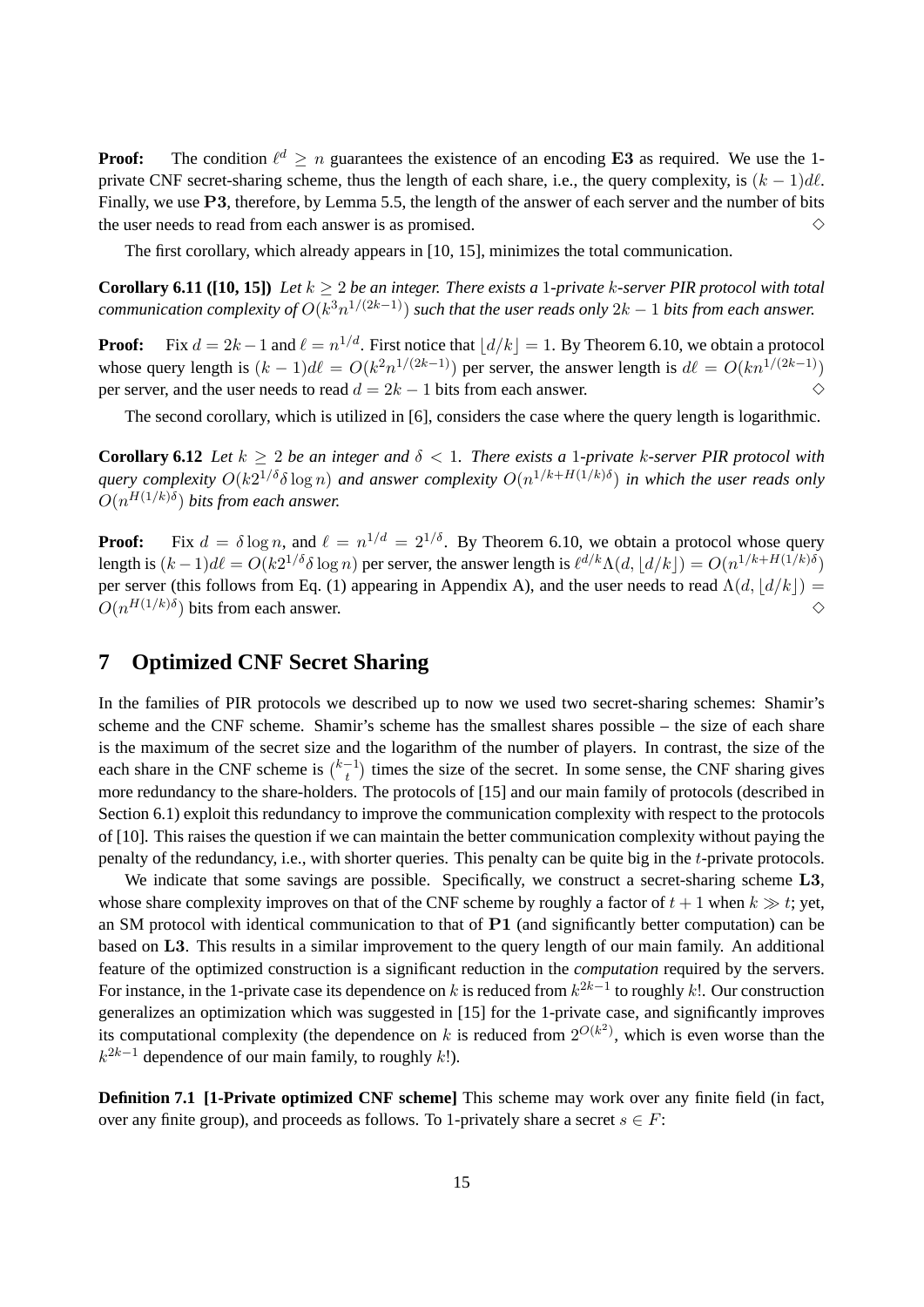- *Additively* share s into k shares  $r_1, \ldots, r_k$ ; that is,  $s = \sum_{i=1}^k r_i$ , where the shares  $r_i$  are otherwiserandom field elements.
- Define  $z_i = \sum_{j=i+1}^{k} r_j$ .
- Distribute to each player  $P_j$  the shares  $r_1, \ldots, r_{j-1}, z_j$ .

The 1-privacy of the above scheme follows from the fact that each share contains less information than the share of the same party in Scheme L1. On the other hand, every pair of parties, say  $P_{j_1}, P_{j_2}$  where  $j_1 < j_2$ , can reconstruct the secret s by computing  $\sum_{j=1}^{j_1} r_j + z_{j_1}$  (the  $r_j$ 's in the sum are held by  $P_{j_2}$ ). The total share size summed over all parties in this scheme is  $(k + 2)(k - 1)/2$  field elements. Asymptotically, this improves the total share size by a factor of 2 with respect to L1, where the total share size is  $k(k-1)$  field elements.

**Lemma 7.2** For  $V = \mathbf{V1}$ ,  $E = \mathbf{E1}$ , and the 1-private optimized CNF sharing L3, there exists an SM *protocol* **P4** *with message complexity*  $\beta_j = \Lambda(m, \lfloor d/k \rfloor)$ *.* 

**Proof:** We present an SM protocol P4 as required. The description uses the notation of Protocol P1 presented in the proof of Lemma 5.1; we consider only the case when  $t = 1$ , and denote  $Y_{\{i\},b}$  by  $Y_{j,b}$ . In Protocol P1 the servers hold an m-variate polynomial p, which defines a  $km$ -variate polynomial q. The monomials of q are partitioned to k polynomials  $q_1, \ldots, q_k$  such that  $q_j$  contains only monomials in which the number of the variables  $Y_{j,1}, \ldots, Y_{j,m}$  in each monomial is at most  $\lfloor d/k \rfloor$ . As discussed in Remark 5.2, in  $P1$  we did not specify the exact partition, that is, how to assign monomials that could be assigned to more than one polynomial  $q_i$ . For our next construction it is essential to require that a monomial is assigned to the polynomial  $q_j$ , where j is the smallest index such that the number of the variables  $Y_{j,1}, \ldots, Y_{j,m}$  in the monomial is at most  $\lfloor d/k \rfloor$ .

Fix any j and consider the server  $S_j$ . In the Protocol P1 Server  $S_j$  substitutes the values of the variables that it knows in  $q_j$  to obtain the polynomial  $\hat{q}_j \stackrel{\text{def}}{=} q(y_{1,1},\ldots,y_{j-1,m},Y_{j,1},\ldots,Y_{j,m},y_{j+1,1},\ldots,y_{k,m})$ . We claim that the new shares of L3 suffice for  $S_j$  to compute his original answer. Recall that every monomial in q is multi-linear, and furthermore, if a variable  $Y_{j,\ell}$  appears in some monomial of q then for every  $j' \neq j$ the variable  $Y_{j',\ell}$  does not appear in that monomial. We define an equivalence relation between multilinear monomials over the variables  $Y_{1,1}, \ldots, Y_{1,m}, \ldots, Y_{k,1}, \ldots, Y_{k,m}$ . (For every j we define a different equivalence relation.) We say that two monomials  $M_1$  and  $M_2$  are in the relation if:

- 1. For every  $\ell \in [m]$  and  $h \in \{1, \ldots, j\}$  the variable  $Y_{h,\ell}$  appears in  $M_1$  if and only if it appears in  $M_2$ , and
- 2. For every  $\ell \in [m]$ , there is some index  $h_1 \in \{j+1,\ldots,k\}$  such that the variable  $Y_{h_1,\ell}$  appears in  $M_1$  if and only if there is some  $h_2 \in \{j+1,\ldots,k\}$  such that the variable  $Y_{h_2,\ell}$  appears in  $M_2$ , and
- 3. For every  $h \in \{1, \ldots, j-1\}$  the monomial  $M_1$  contains more than  $\vert d/k \vert$  variables from the set  $Y_{h,1}, \ldots, Y_{h,m}$ . (By Item (1) this is also true for  $M_2$ .)

Also, if the condition in Item (3) does not hold for two monomials then they are in the relation. Notice that if a monomial M is assigned to  $q_i$  then all the monomials in its equivalent class appear in q and are assigned to  $q_i$ . By the multi-linearity, the sum of the monomials in each equivalence class can be expressed as a new monomial is the variables  $Y_{1,1}, \ldots, Y_{1,m}, \ldots, Y_{j,1}, \ldots, Y_{j,m}$  and new variables  $Z_{j,1}, \ldots, Z_{j,m}$  where  $Z_{j,\ell} \stackrel{\text{def}}{=} \sum_{h=j+1}^{k} Y_{h,\ell}$ . Furthermore, the polynomial  $q_j$  is the sum of the new monomials. By the definition of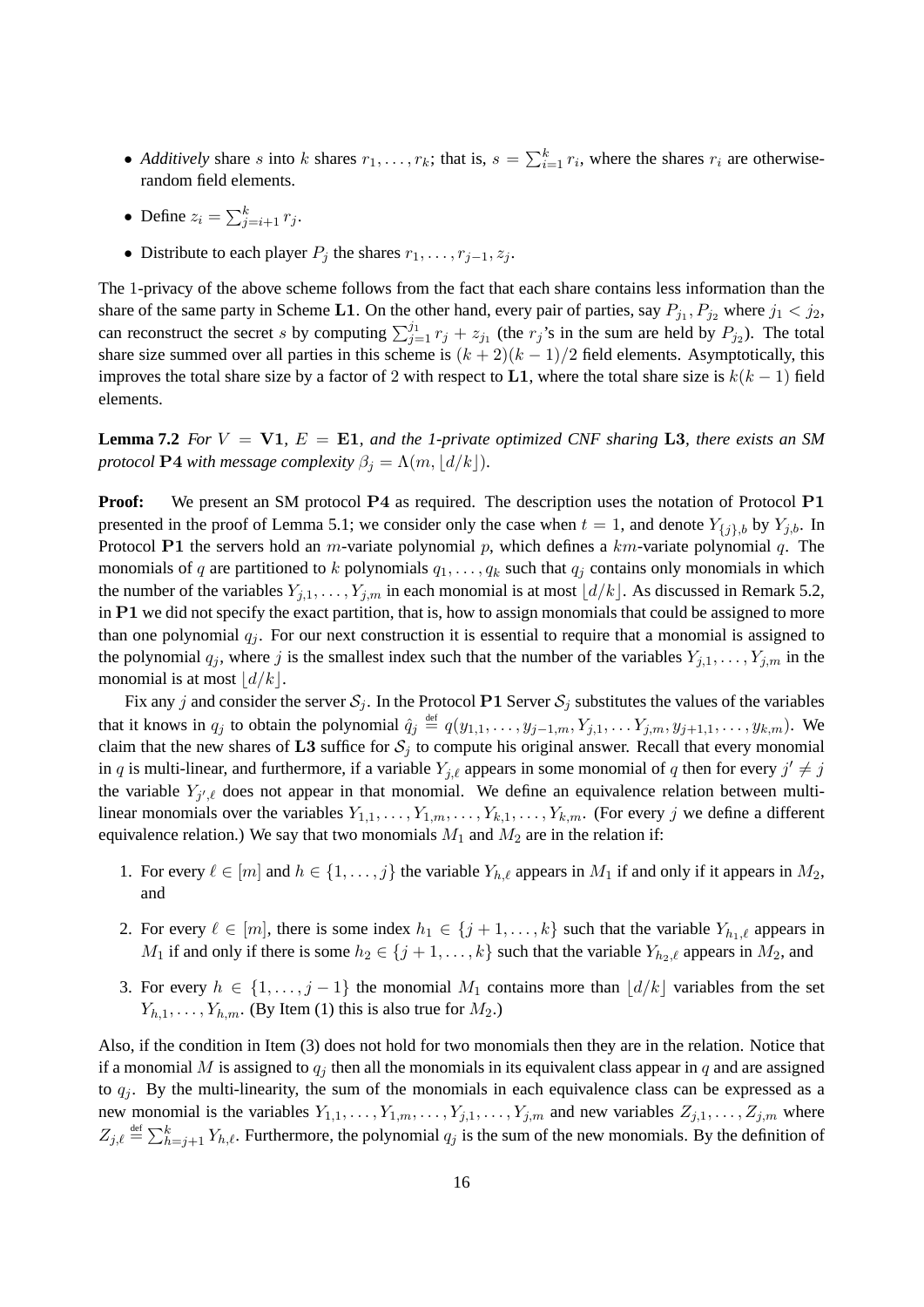**L3**, server  $S_j$  knows the values  $z_{j,1}, \ldots, z_{j,m}$  to be assigned to of  $Z_{j,1}, \ldots, Z_{j,m}$ . Thus,  $S_j$  can compute the coefficients of  $\hat{q}_i$  and send them to the user as in Protocol P1.  $\diamond$ 

We can generalize the optimized CNF scheme for arbitrary thresholds of privacy. We only describe the secret sharing scheme; the details of the appropriate SM protocol are the same as in the above described Protocol P4.

**Definition 7.3 [The t-private optimized CNF scheme]** This scheme may work over any finite field (in fact, over any finite group), and proceeds as follows. To t-privately share a secret  $s \in F$ :

- *Additively* share *s* into  $\binom{k}{t}$  $\left\{ \frac{k}{t} \right\}$  shares, each labeled by a different set from  $\left( \frac{[k]}{t} \right)$  $\binom{k}{t}$ ; that is,  $s = \sum_{T \in \binom{[k]}{t}} r_T$ , where the shares  $r_T$  are otherwise-random field elements.
- For every  $j \in [k]$  and every  $A \subseteq [j-1]$  such that  $|A| \le t$  and  $|A| \ge t + j k$  define

$$
z_{j,A} = \sum_{T:j \notin T, T \cap [j-1]=A} r_T.
$$

• Distribute to each player  $P_i$  all shares  $z_{i,A}$  such that  $A \subseteq [j-1]$  such that  $|A| \le t$  and  $|A| \ge t+j-k$ .

The  $t$ -privacy of the above scheme follows from the  $t$ -privacy of the  $L1$  scheme. (While not necessary for our purposes, it can also be verified that any set  $C \subseteq [k]$  such that  $|C| > t$  can reconstruct the secret.)

When  $k \gg t$ , this scheme improves the total share size by a factor of  $t + 1$  compared to L1.

**Acknowledgments.** We thank Eyal Kushilevitz, Tal Malkin, Mike Saks, Yoav Stahl, and Xiaodong Sun for helpful related discussions.

## **References**

- [1] A. Ambainis. Upper bound on the communication complexity of private information retrieval. In *Proc. of the 24th International Colloquium on Automata, Languages and Programming*, volume 1256 of *Lecture Notes in Computer Science*, pages 401–407, 1997.
- [2] A. Ambainis and S. Lokam. Improved upper bounds on the simultaneous messages complexity of the generalized addressing function. In *LATIN 2000*, volume 1776 of *Lecture Notes in Computer Science*, pages 207 – 216. Springer, 2000.
- [3] L. Babai, P. G. Kimmel, and S. V. Lokam. Simultaneous messages vs. communication. In *12th Annual Symposium on Theoretical Aspects of Computer Science*, volume 900 of *Lecture Notes in Computer Science*, pages 361–372. Springer, 1995.
- [4] D. Beaver and J. Feigenbaum. Hiding instances in multioracle queries. In C. Choffrut and T. Lengauer, editors, *STACS '90, 7th Annu. Symp. on Theoretical Aspects of Computer Science*, volume 415 of *Lecture Notes in Computer Science*, pages 37–48. Springer-Verlag, 1990.
- [5] D. Beaver, J. Feigenbaum, J. Kilian, and P. Rogaway. Locally random reductions: Improvements and applications. *J. of Cryptology*, 10(1):17–36, 1997. Early version: Security with small communication overhead, CRYPTO '90, volume 537 of *Lecture Notes in Computer Science*, pages 62-76. Springer-Verlag, 1991.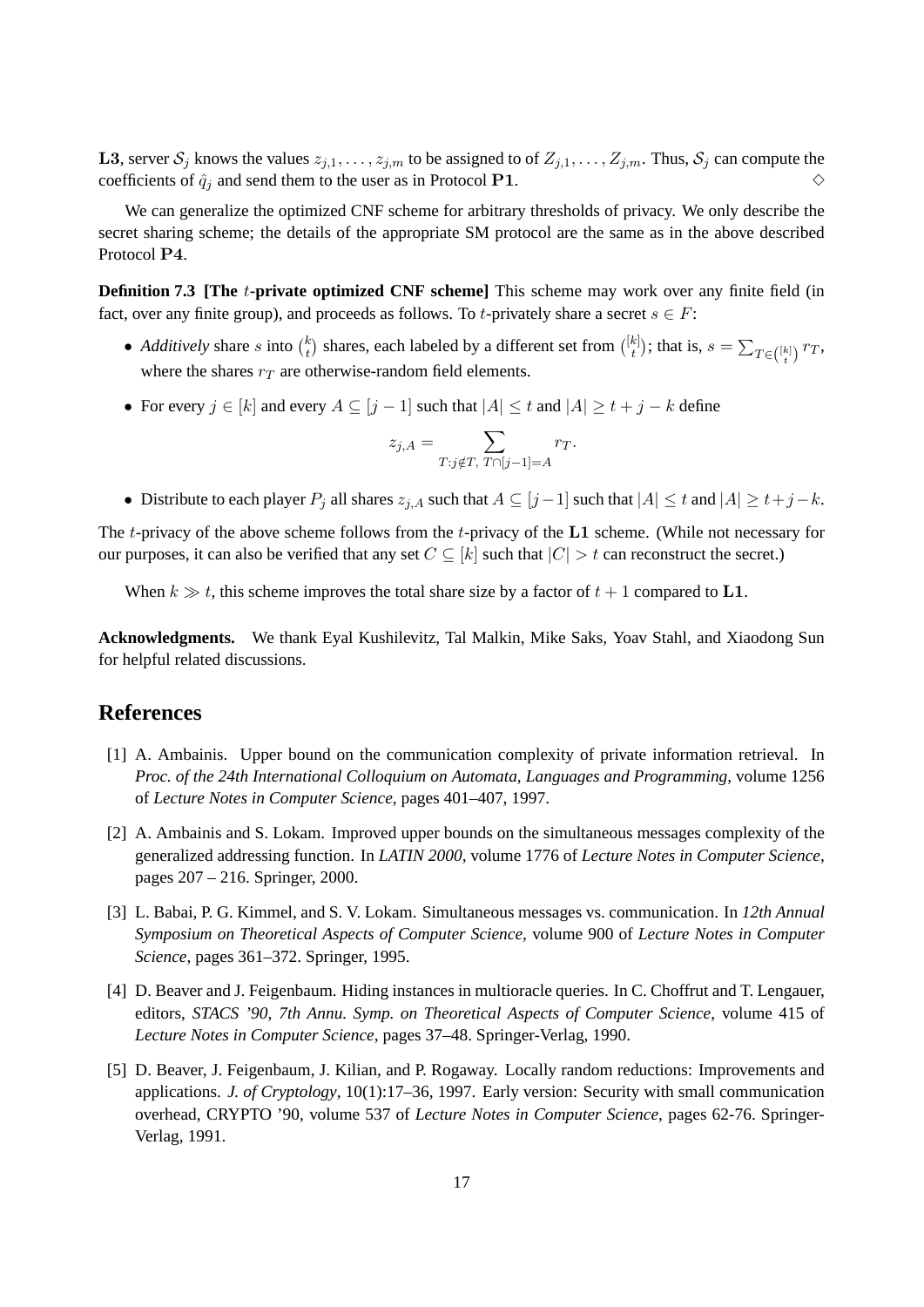- [6] A. Beimel, Y. Ishai, and T. Malkin. Reducing the servers' computation in private information retrieval: PIR with preprocessing. Manuscript, 2001. Preliminary version: M. Bellare, editor, *Advances in Cryptology – CRYPTO 2000*, volume 1880 of *Lecture Notes in Computer Science*, pages 56–74. Springer, 2000, 2001.
- [7] J. Benaloh and J. Leichter. Generalized secret sharing and monotone functions. In S. Goldwasser, editor, *Advances in Cryptology – CRYPTO '88*, volume 403 of *Lecture Notes in Computer Science*, pages 27–35. Springer-Verlag, 1990.
- [8] C. Cachin, S. Micali, and M. Stadler. Computationally private information retrieval with polylogarithmic communication. In J. Stern, editor, *Advances in Cryptology – EUROCRYPT '99*, volume 1592 of *Lecture Notes in Computer Science*, pages 402–414. Springer, 1999.
- [9] B. Chor and N. Gilboa. Computationally private information retrieval. In *Proc. of the 29th Annu. ACM Symp. on the Theory of Computing*, pages 304–313, 1997.
- [10] B. Chor, O. Goldreich, E. Kushilevitz, and M. Sudan. Private information retrieval. In *Proc. of the 36th Annu. IEEE Symp. on Foundations of Computer Science*, pages 41–51, 1995. Journal version: *J. of the ACM*, 45:965–981, 1998.
- [11] G. Di-Crescenzo, Y. Ishai, and R. Ostrovsky. Universal service-providers for private information retrieval. *J. of Cryptology*, 14(1):37–74, 2001. Preliminary version in *Proc. of the 17th Annu. ACM Symp. on Principles of Distributed Computing*, pages 91–100, 1998.
- [12] Y. Gertner, Y. Ishai, E. Kushilevitz, and T. Malkin. Protecting data privacy in private information retrieval schemes. In *Proc. of the 30th Annu. ACM Symp. on the Theory of Computing*, pages 151–160, 1998. Journal version: *J. of Computer and System Sciences*, 60(3):592–629, 2000.
- [13] N. Gilboa and Y. Ishai. Compressing cryptographic resources. In *Advances in Cryptology CRYPTO '99*, pages 591–608. Springer-Verlag, 1999.
- [14] O. Goldreich and L. Trevisan. On the length of linear error-correcting codes having a 2-query local decoding procedure. Manuscript, 2000.
- [15] Y. Ishai and E. Kushilevitz. Improved upper bounds on information theoretic private information retrieval. In *Proc. of the 31th Annu. ACM Symp. on the Theory of Computing*, pages 79 – 88, 1999.
- [16] Y. Ishai and X. Sun. Personal communication, 2000.
- [17] M. Ito, A. Saito, and T. Nishizeki. Secret sharing schemes realizing general access structure. In *Proc. of the IEEE Global Telecommunication Conf., Globecom 87*, pages 99–102, 1987. Journal version: Multiple Assignment Scheme for Sharing Secret. *J. of Cryptology*, 6(1):15-20, 1993.
- [18] H. Karloff and L. Schulmann. Manuscript, 2000.
- [19] J. Katz and L. Trevisan. On the efficiency of local decoding procedures for error-correcting codes. In *Proc. of the 32th Annu. ACM Symp. on the Theory of Computing*, pages 80–86, 2000.
- [20] E. Kushilevitz and R. Ostrovsky. Replication is not needed: Single database, computationally-private information retrieval. In *Proc. of the 38th Annu. IEEE Symp. on Foundations of Computer Science*, pages 364–373, 1997.